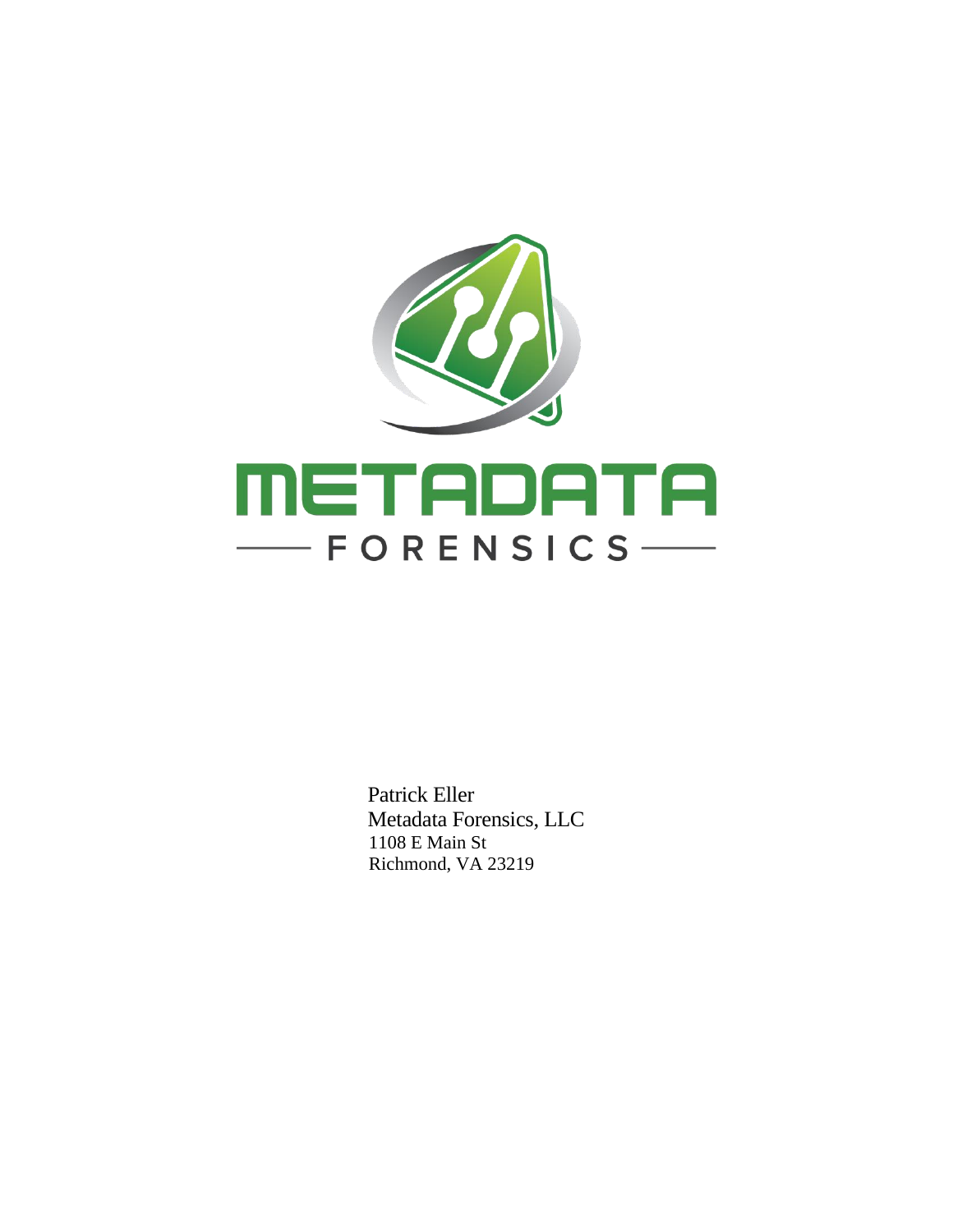## **Introduction and Qualifications**

- 1. I have been asked by the law firm Birnberg Peirce who represent Julian Assange, to provide a report giving my opinion on relevant aspects of the indictment in which he faces a number of charges under the US Espionage Act 1917 and under the Computer Fraud and Abuse Act.
- 2. I am the President and CEO of Metadata Forensics, LLC at 1108 East Main Street, Richmond, Virginia. The work of Metadata Forensics provides digital investigation and forensic examination in both civil and criminal cases. I am also an Adjunct Professor for the University of Maryland Global Campus, (UMGC) and Champlain College Burlington Vermont, VT in the field of digital forensics, teaching undergraduate and graduate level programs. I have also previously served as a Digital Forensic Expert Witness instructor for the Intermediate Trial Advocacy Course and Special Victims Counsel Course located at the US Army Judge Advocate General Law School, Charlottesville Virginia.
- 3. I served for 20 years in the US Army during which time I held positions in the role of criminal investigator and supervisor of investigations relating to digital evidence in particular. From 2012 until 2019 I was the Command Digital Forensic Examiner and was responsible for all administrative, inspection and oversight functions within a digital forensic program which included more than 80 digital forensic examiners at US Army Criminal Investigation Command headquarters, Quantico Virginia VA.
- 4. I have read Part 19 of the Criminal Procedure Rules relating to Expert Evidence and believe that my advice is compliant with the rules.

## **Instructions**

- 5. I have been provided by Mr. Assange's legal team with copies of the indictments and directed to the transcripts of the court martial proceedings against Private Manning (available via the Internet) and have been provided with further information from lawyers representing Mr. Assange which I have followed up myself with direct enquiries from one of the providers of that information.
- 6. I have been asked to consider the allegations in the indictment. I note that the claim made by the US prosecutors, contained within their affidavits alleges first that Mr. Assange and Private Manning reached an illegal agreement during March 2010 in which Assange agreed to assist Manning in cracking a password stored on US Department of Defense (DoD) computers connected to the classified secret internet protocol router network (SIPRNet). Manning who had access to the computers in connection with her duties as an intelligence analyst, was using the computers to download classified records to transmit to WikiLeaks. Second, that cracking the password would have allowed Manning to log on to the computers under a username that did not belong to her and that such a measure would have made it more difficult for investigators to determine the source of the disclosures. Third, relying upon a number of chats surrounding the claimed agreement to substantiate this theory, the prosecution refers to a discussion concerning release of information and specifically the provision by Manning of a partial hash value asking if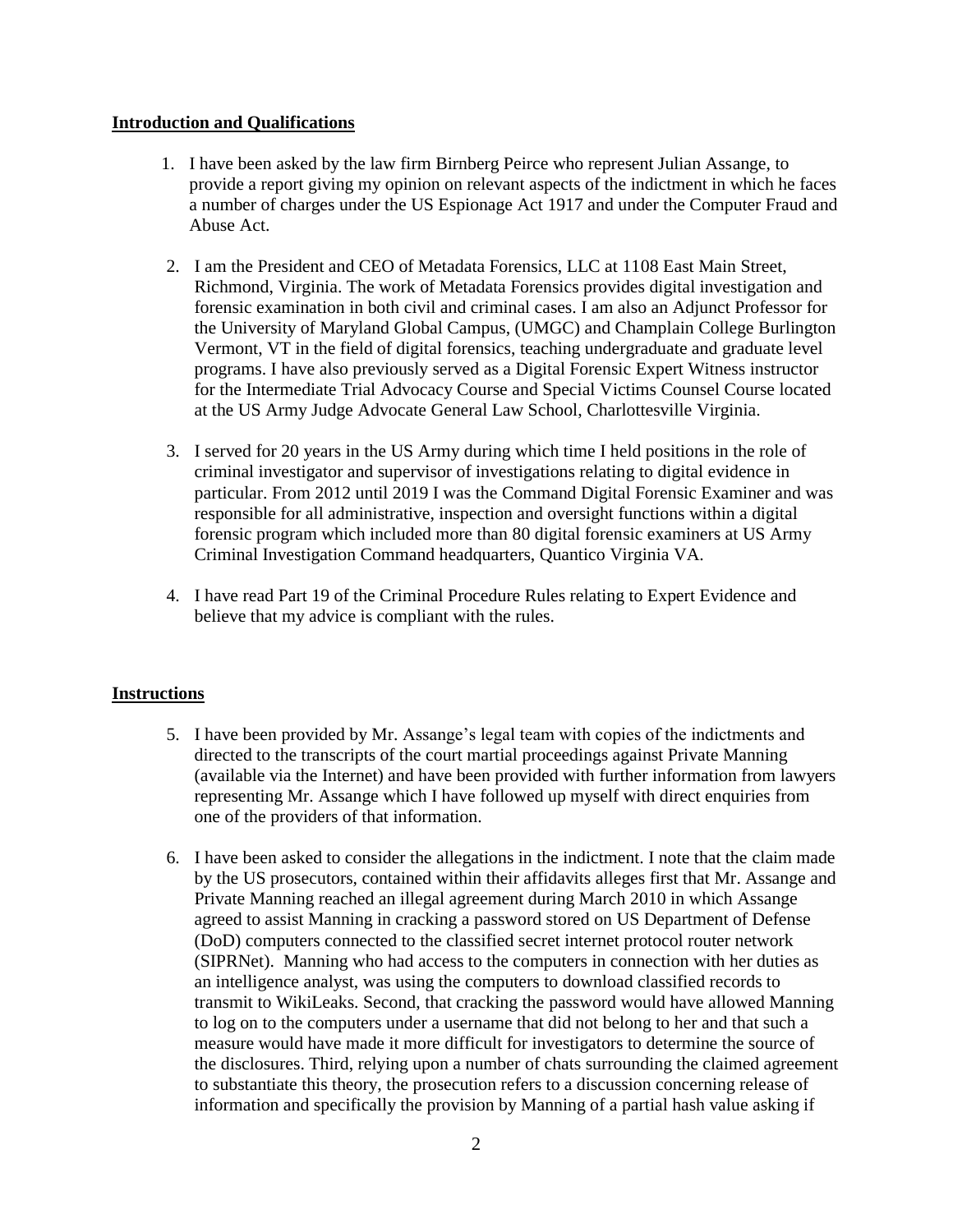Assange knew how to assist in cracking it.

- 7. I was asked at the beginning of December 2019 by lawyers acting for Mr. Assange to conduct a review of available evidence relevant to these assertions and to consider the validity of the prosecution's claims within the extradition request. I was contacted by Michael Mori, a US Attorney, involved in carrying out investigations on behalf of Mr. Assange jointly with his UK legal team and agreed to provide advice on the issues about which I was consulted, including the legal teams understanding of the technical evidence in Manning's court martial.
- 8. In due course I was made aware by Mr. Mori that his UK legal team had received convincing information that suggested the claims made by the prosecution for the interpretation of the Manning "chat" were not reliable and that Manning and others in the unit in which she was working in Iraq, made regular and wide use of avoidance of the administrator restrictions said to have been the subject of avoidance in the indictment. His lawyers were informed, I understood, that it was very well known that the purposes for such avoidance included introducing into computers the means of access to leisure material such as movies, or to research other areas of interest or short cut restrictions in the course of normal work. The ownership and administration of the computers was conducted by civilian contractors and not the military unit using them.
- 9. In a preliminary review of the court martial transcripts I could observe that a sizable amount of such obviously unauthorized material of the above kinds was found on the computers in the T-SCIF.
- 10. Mr. Mori informed me that he had been able to trace and speak to a member of Manning's unit at the time who had been willing to meet him and with whom Mr. Mori conducted an extended discussion. Mr. Mori whilst in discussion in person with that individual, together with a colleague, asked me if there were particular areas it would be of assistance to me to have clarified and/or confirmed. In consequence I was able to speak to that individual at some length. He outlined and confirmed much of the background of which I had already been able to see as a result of my ongoing review of the computer evidence of the court martial transcripts. He described Manning's reputation in the unit as the go-to person for technical help, including for installing programs. He was aware of her "hash cracking" conversations with others at the time. He was entirely aware of the activities of members of the unit, in the utilizing classified access for the purpose of viewing movies and games.
- 11. In broad terms, before turning to a detailed analysis of the corroborative evidence I can say that in my review of the court martial transcripts, I found strong support for the proposition that the interpretation placed by the prosecution on the conversation with Manning and Assange could not be reliably or safely construed to be for the purpose of obtaining anonymity for Manning so that classified information could be extracted without personal anonymity being compromised.
- 12. In this report I refer to a number of aspects. Firstly, I explain technical issues in relation to the "hash cracking" evidence and make a number of comments upon the validity of the assertion that the purpose of the chat was for Manning to download documents anonymously.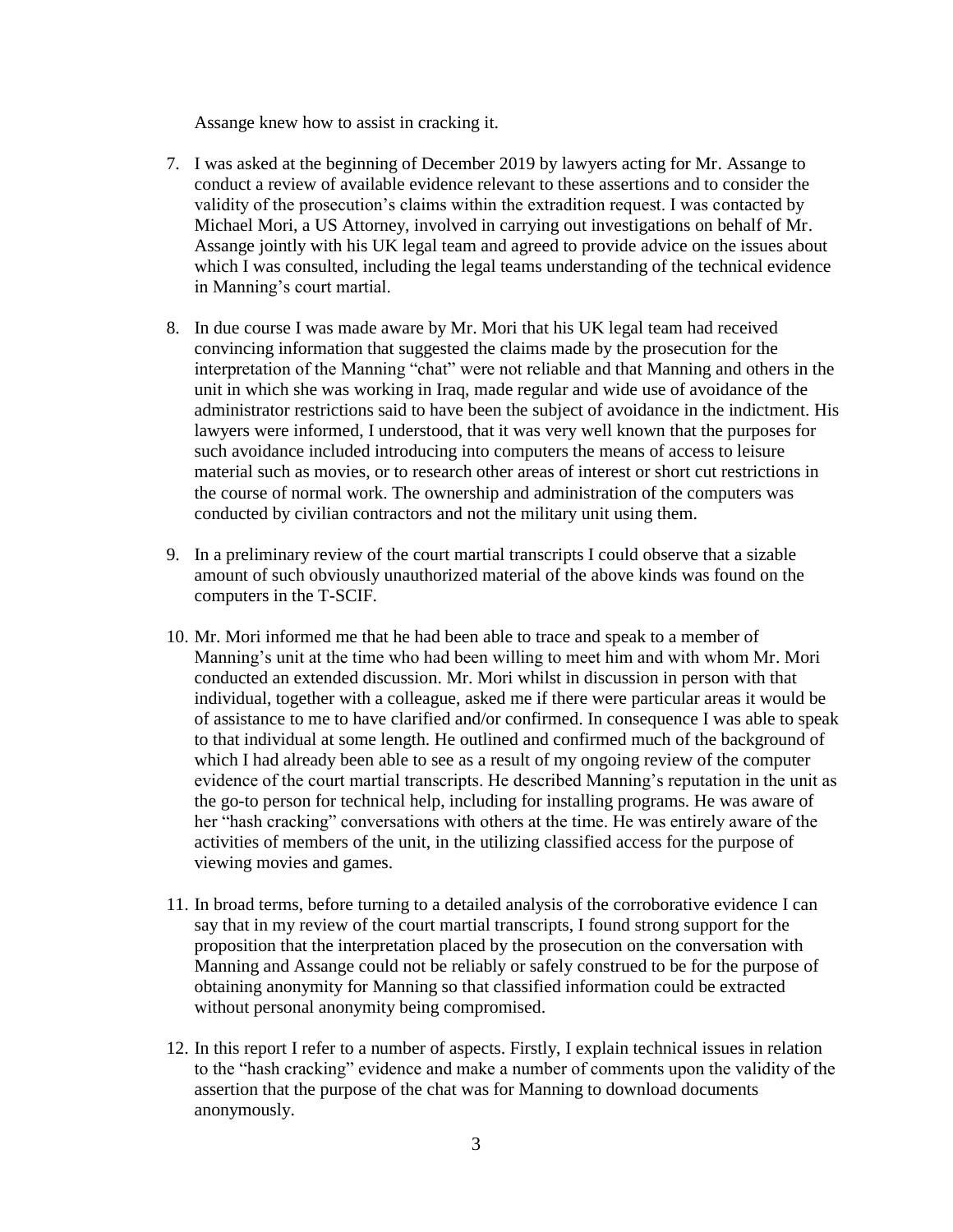- 13. I am familiar with all of the systems and technical references referred to in the prosecution's summary. I believe a number of the technical assertions are stated with a lack of understanding of how these systems work. As I will explain in further detail separately.
- 14. I then provide an analysis of the testimonies during Manning's court martial which detail the work and computer security practices in the T-SCIF. In particular, key points that arise that are demonstrated by the court martial testimonies about computer usage in that section:
	- Soldiers regularly put unauthorized files and programs on computers in the T-SCIF.
	- Other Soldiers cracked the administrator password in order to install programs.
	- Manning's colleagues viewed her as a technical expert (a view enjoyed by Manning).
	- Manning's colleagues regularly asked her to install programs on their computers.
	- Further forensic analysis is impossible due to the destruction of evidence.
- 15. In all aspects of my analysis, I point to the available court martial documents which provide the foundation for my opinion.
- 16. I have been asked within this report to formulate the technical propositions in as easily understandable a way as possible.

## **Allegations in the indictment of Julian Assange**

- 17. I have been provided with the initial and superseding indictments against Assange, their supporting affidavits and the 'jabber' chat log. In those documents, the United States Government alleges that Assange conspired with Chelsea Manning in violation of the Computer Fraud and Abuse Act contrary to paragraphs  $1030(a)(1)$  (obtaining information by unauthorized computer access) and 1030(a)(2) (computer espionage) of Title 18, US Code Section 371.
- 18. It is alleged that the conspiracy began in January 2010, and that "the primary purpose of the conspiracy was to facilitate Manning's acquisition and transmission of classified information related to the national defense of the United States so that WikiLeaks could publicly disseminate the information on its website". Specifically, the initial indictment contains the following assertions (emphasis added):

*"The portion of the password Manning gave to Assange to crack was stored as a "hash value" in a computer file that was accessible only by users with administrative-level privileges, and used special software, namely a Linux operating system, to access the computer file and obtain the portion of the password provided to Assange" (paragraph 9)*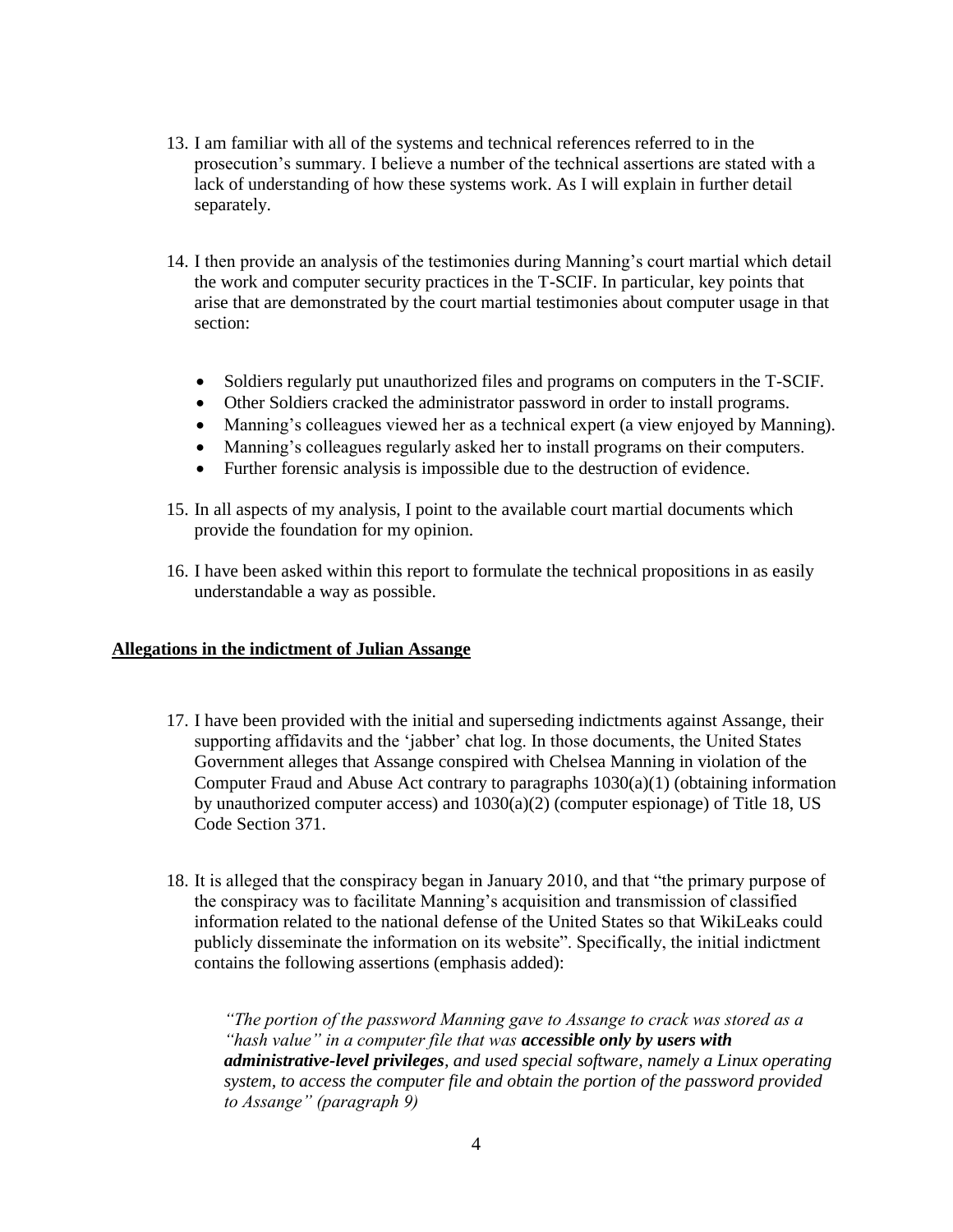*"Cracking the password would have allowed Manning to log onto the computers under a username that did not belong to her. Such a measure would have made it more difficult for investigators to identify Manning as the source of disclosures of classified information" (paragraph 10)*

- 19. The indictment states that the Jabber chat logs form part of the basis of the 'overt act' in service of the conspiracy. Both the initial and the superseding indictment state the following under the heading 'manners and means of the conspiracy':
- *i. "It was part of the conspiracy that Assange and Manning used the "Jabber" online chat service to collaborate on the acquisition and dissemination of the classified*  records, and to enter into the agreement to crack the password hash stored on United *States Department of Defense computers connected to the Secret Internet Protocol Network.*
- *ii. It was part of the conspiracy that Assange and Manning took measures to conceal Manning as the source of the disclosure of classified records to WikiLeaks, including by removing usernames from the disclosed information and deleting chat logs between Assange and Manning.*
- *iii. It was part of the conspiracy that Assange encouraged Manning to provide information and records from departments and agencies of the United States.*
- *iv. It was part of the conspiracy that Assange and Manning used a special folder on a cloud drop box of WikiLeaks to transmit classified records containing information related to the national defense of the United States."*
- 20. The superseding indictment also alleges that the overt acts in furtherance of the conspiracy include, but are not limited to:
- *i. On or about March 2 2010, Manning copied a Linux operating system to a CD, to allow Manning to access a United States Department of Defense computer file that was accessible only to users with administrative-level privileges.*
- *ii. On or about March 8 2010, Manning provided Assange with part of a password hash stored on United States Department of Defense computers connected to the Secret Internet Protocol Network.*
- *iii. On or about March 10 2010, Assange requested more information from Manning related to the password hash. Assange indicated that he had been trying to crack the password hash by stating that he had "no luck so far".*
- 21. In her affidavit, Megan Brown, a Special Agent with the FBI, states that "the conspirators took elaborate measures to conceal their communications, mask their identities, and destroy any trace of their conduct, using, for example, encryption and anonymization techniques, and erasing and wiping data". In describing how probable cause has been established, Megan Brown makes the following conclusion: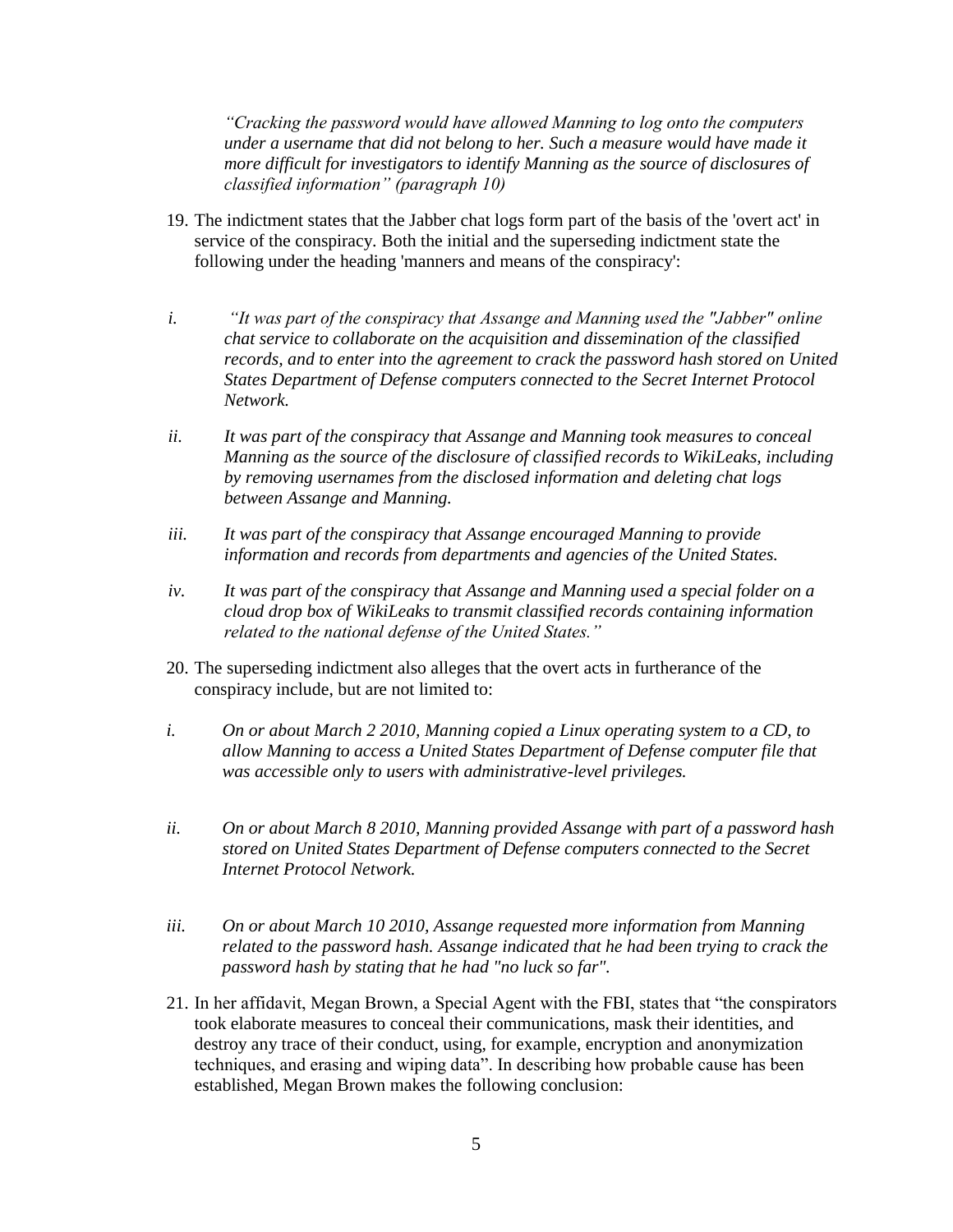*"Cracking the password would have allowed Manning to log onto the computers under a username that did not belong to her. Such a deceptive measure would have made it more difficult for investigators to determine the source of the illegal disclosures"*

22. This refers to the password hash which Manning sent, which was for an "ftp user" account on one of the computers which Manning used. (paragraph 96, affidavit of Megan Brown)

# **Technical analysis of the password hashing allegation**

Manning's access and seeking anonymity

- 23. Upon reading the indictment, it became clear that the technical explanation of the password hashing allegations is deficient in a number of ways which cast doubt upon the assertion that the purpose of the Jabber chat was for Manning to be able to download documents anonymously.
- 24. As a preliminary point, the timeline of events shows that this Jabber chat which allegedly took place between Manning and Assange occurred after Manning had already downloaded the 10 Reykjavik 13 cable, the Guantanamo Detainee Assessment Briefs, the Iraq War Reports (CIDNE-I) and the Afghanistan War Reports (CIDNE-A). Downloading the CIDNE documents were something she had to do routinely in the course of work, as offline backups were needed in the event that there were SIPRNet connectivity issues.
- 25. The only set of documents named in the indictment that Manning sent after the alleged password cracking attempt were the State Department Cables. Manning had authorized access to these documents (access and authorization will be discussed in more detail later in this report), and had must have indeed accessed the Cables from her usual account on the SIPRNet computers in order to download and submit the 10 Reykjavik 13 cable to WikiLeaks in February 2010.
- 26. Prior to any detailed technical analysis, the indictment's assertion that Manning hoped to gain anonymity or was trying to access information that she did not already have authorization to access is a weak one, as she already had authorized access which she used to download the above datasets. It is unclear to me that any anonymity would have been gained by cracking the password hash to gain access to the ftpuser account. I will return to this in more detail later in this report.

Inaccuracies in the description of the password hash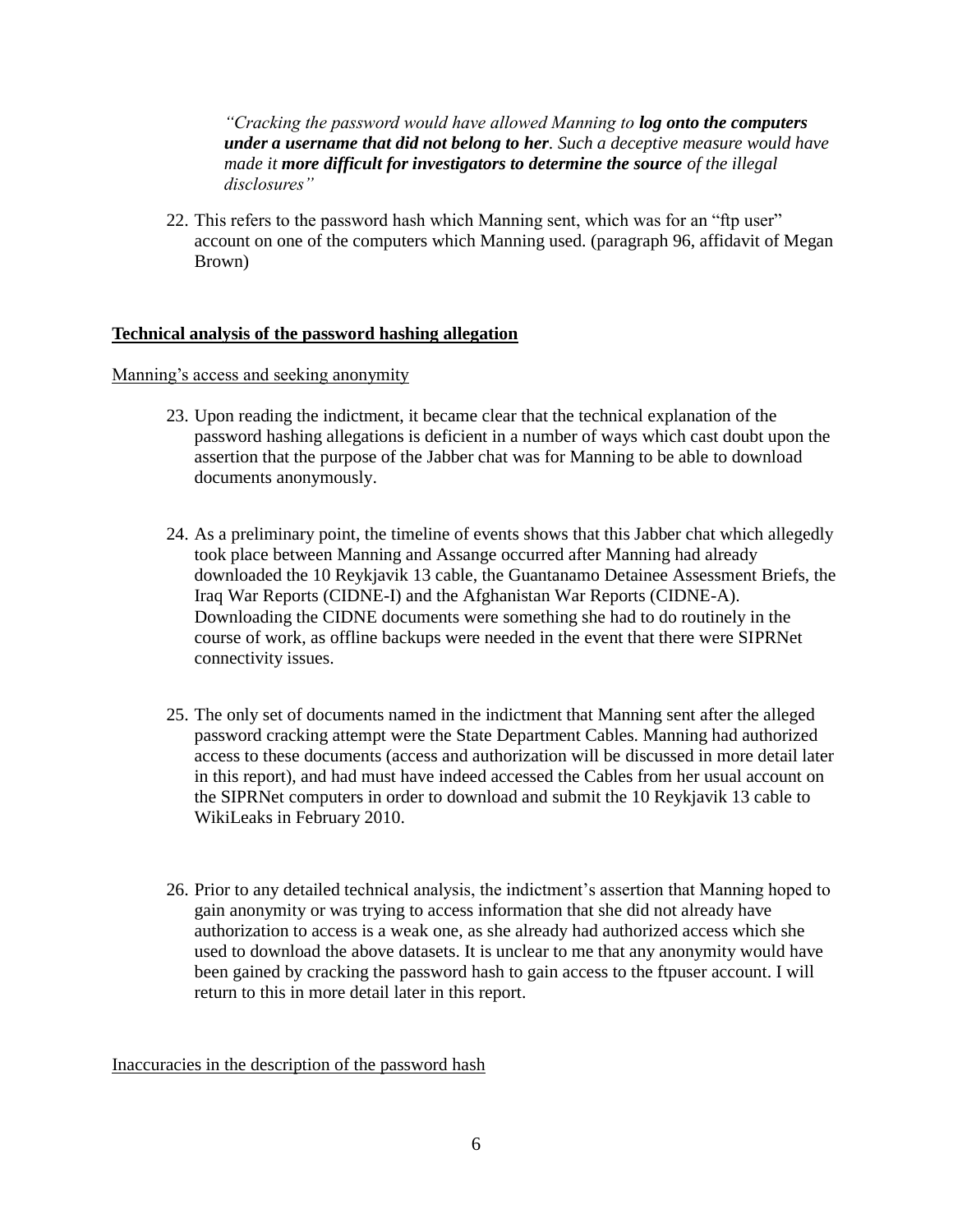- 27. In the superseding indictment, the US Government correctly state that both the SAM and system file are needed to crack the password hash. However, they misunderstand what exactly Manning is alleged to have sent Assange.
- 28. In my view, this inaccuracy casts doubt on the extent to which, in investigating the alleged conspiracy between Manning and Assange, the US have fully assessed the technical evidence available to them in order to gain an understanding of computer usage in the T-SCIF which I believe is highly relevant to a proper explanation of events.

# Hash functions

- 29. By way of background, a hash function takes data as input and changes it to generate a fixed-size, relatively unique identifier for the data called a hash value. Hash functions are deterministic, irreversible, one-way functions, usually written in hexadecimal (a numbering system that uses 16 characters).
- 30. Hash functions are used to authenticate in this case users and passwords on a computer. Rather than storing the password itself on the computer, the computer checks the output of the hash function, the password hash, which is saved on the computer. When a user tries to login, the password that they input is hashed using the same hash function as the original password. Then it is compared to the hash value that was generated from the original password and stored on the computer. If these two hash values are the same, then the computer determines that the user must have entered the same password as when they first set it and allows them to login to the account.
- 31. The US government has made a technical mistake in explaining this situation since Manning's trial. The criminal complaint against Assange states:

*"As additional security, the computer does not store the full hash value in one location. Instead, the hash value for that username is broken into two parts. One part is stored in the Security Accounts Manager (SAM) database as the SAM registry file. The SAM file in a Windows operating system keeps usernames and parts of the hash*  value associated with the username. The other part of the hash is stored in the *"system file." To obtain the full hash value associated with the password, one needs the parts from the SAM file and the system file." (paragraph 82, affidavit of Megan Brown)*

32. This is not correct. The password hash itself is not broken up and split between the SAM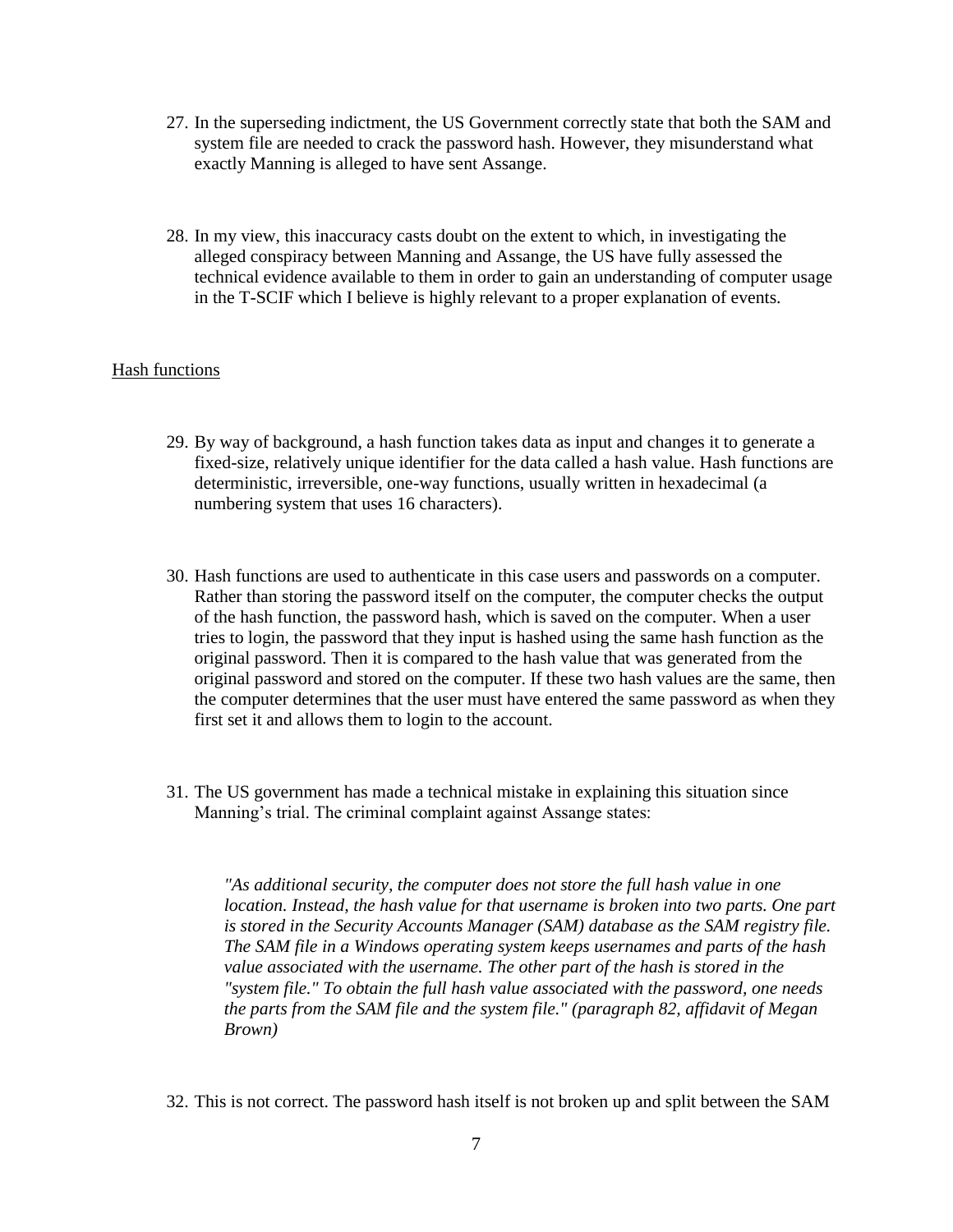file and system file. It is stored in full in the SAM file, but encrypted with a key (which is not part of the hash) generated from data in the SAM file and system file. The hashes themselves are not split into halves or stored in the system file, they are stored in the SAM file. The SAM file alone, however, is not sufficient to crack the password hashes.

- 33. This is because the password hashes stored in the SAM file are encrypted with the SAM lock tool (SYSKEY). So while the SAM file contains the full hashes, it only contains the encrypted versions of the password hashes and is thus useless alone. The encryption key needs to be retrieved in order to decrypt the password hashes stored in the SAM file. Retrieving this key requires portions of both the System file and SAM file.
- 34. Manning only retrieved the encrypted hash value from the SAM file. She did not have the System file or the portions of the SAM file that are required to reconstruct the decryption key for the hash. This decryption step is necessary before the hash can be cracked and it is a separate process from cracking the hash by guessing difference password values with rainbow tables. At the time, it would not have been possible to crack an encrypted password hash such as the one Manning obtained.
- 35. Encryption of the password (or the password hash) is not mentioned at all in the criminal complaint or indictment, aside from stating that "the creation of the hash value is a form of encryption for storing the password". This is different from the encryption of the hash value with a symmetric key. Therefore, the description of the password as being split between the SAM and system files is inaccurate in both the initial and superseding indictment, and means that what Manning sent was insufficient to be able to crack the password in the way that the government have described.

#### **Manning's Alleged Actions**

- 36. I have reviewed the Manning court martial documents in order to build a background timeline to the alleged conspiracy in the indictment.
	- i. Manning reinstalled the operating system on her personal computer on January 25, 2010 (Exhibit 1, p. 111). Then, on January 31, 2010, Manning erased the free space on her MacBook Pro (Exhibit 2, p.10976, Exhibit 4). The technical effect of this would have been to overwrite any deleted files so that they very likely could not be recovered later. She was on leave in the United States during this time period.
	- ii. On February 1, 2010, Manning burned two operating systems (.iso files called "lfslivecd-x86-6.3-r2145-nosrc.iso" and "systemrescuecd-x86-1.3.5.iso") to CDs using her MacBook Pro (Exhibit 3, p.8532, Exhibit 4).
- iii. On February 11, Manning once again cleared the free space on her MacBook Pro (Exhibit 4), once again overwriting any deleted files.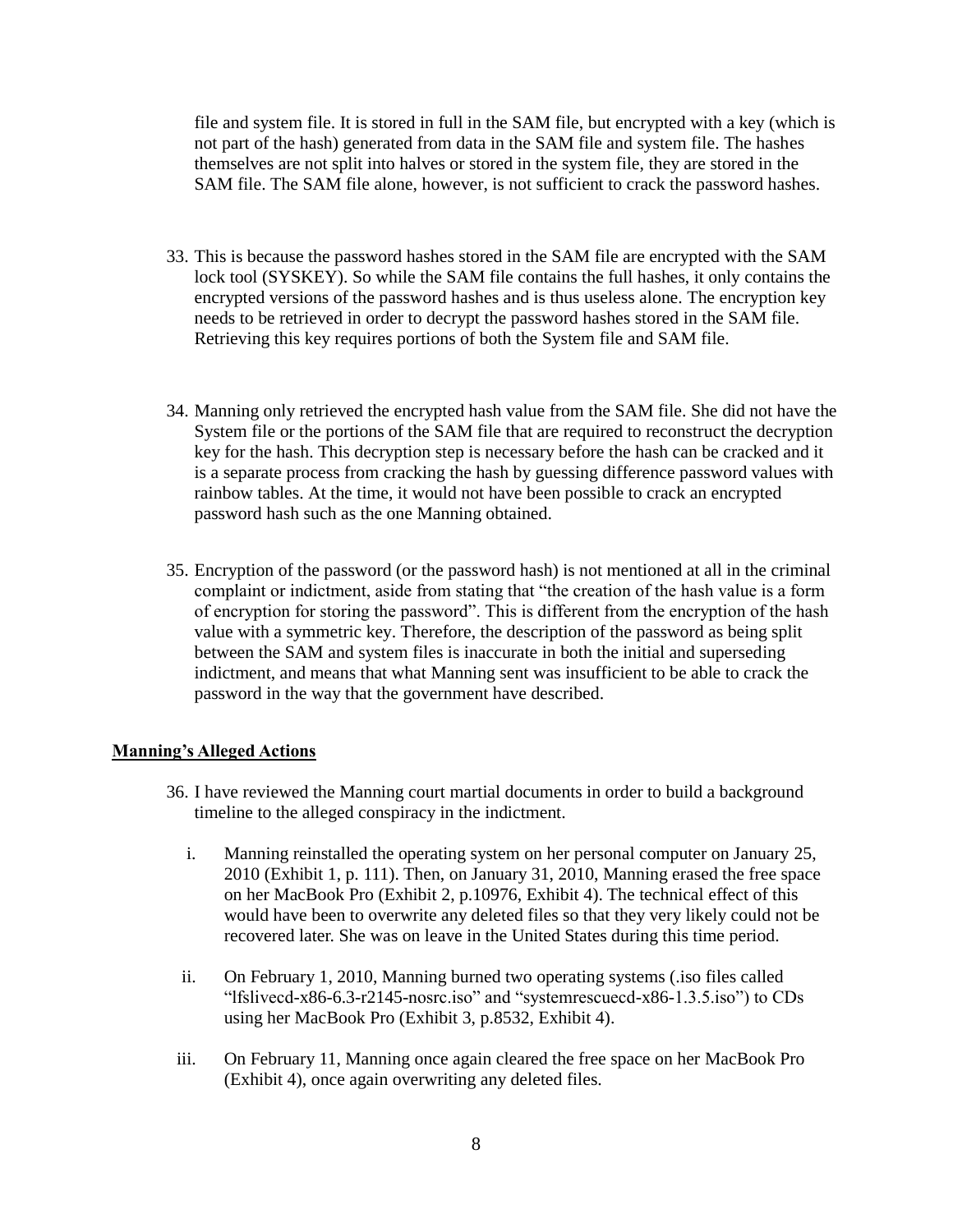- iv. On March 2, 2010, Manning created a Linux CD using the .iso file "systemrescuecdx86-1.3.5.iso" (Exhibit 3 p.8533, Exhibit 4). Version 1.4.0 of SystemRescueCD was released on March 1,  $2010<sup>1</sup>$ , but Manning was still using version 1.3.5.
- v. Manning started a SIPRNet computer from this Linux CD (Exhibit 3, p.8529 8539).
- vi. There were two main SIPRNet computers that Manning had access to, which are referred to as IP1 and IP2 in Assange's indictment or .22 and .40 in Manning's trial. The .22 computer was an Alienware computer with the IP address 22.225.41.22 (Exhibit 5). The .40 computer was a Dell computer with the IP address 22.225.41.40 (Exhibit 5). Both computers were running Windows (Exhibit 6, p.1). Manning probably started the .22 computer from the live CD because the string she sent matches a portion of the hex dump of the SAM file from that computer (Exhibit 3, p.8534).
- vii. After starting the SIPRNet computer with the Linux CD, Manning would have needed to mount the Windows partition. This would have enabled her to view all files on the Windows OS, even those associated with other users or locked by the operating system when Windows was running.
- viii. To obtain the string of text later sent over jabber, Manning would then need to navigate to the SAM file at Windows/system32/config/SAM and take a dump of the file (allowing her to view it in hexadecimal).
- ix. Manning then attempted to determine the location of the password hash for "ftpuser" in the hex dump of the SAM file. The value that she copied is shown in the screenshot of the hex dump of the SAM file below (Exhibit 7).

|  |  |  |  |  |  |  |  |  |  |  | 01 02 00 00 00 00 00 05 20 00 00 00 20 02 00 00 66 00 74 00 70 00 $\cdots$                          |
|--|--|--|--|--|--|--|--|--|--|--|-----------------------------------------------------------------------------------------------------|
|  |  |  |  |  |  |  |  |  |  |  |                                                                                                     |
|  |  |  |  |  |  |  |  |  |  |  |                                                                                                     |
|  |  |  |  |  |  |  |  |  |  |  |                                                                                                     |
|  |  |  |  |  |  |  |  |  |  |  | as a service as a service as as as as as as as as as as as as Britan Calabara - Installation of the |

- x. As explained earlier, this hexadecimal string is not enough to crack the password even if it is the correct portion of the SAM file. The decryption key for the hash would also need to be obtained, which requires data from other portions of the SAM file and the System file (which Manning did not have).
- xi. On March 8, 2010 according to the Jabber chat log, Manning asked Assange if he was "any good at lm hash cracking?" He replied "we have rainbow tables for lm". In response to this, Manning sent the hexadecimal string that she found in the SAM file and Assange said that he "passed it on to our lm guy".

 $\overline{a}$ 

<sup>1</sup> <https://distrowatch.com/index.php?distribution=systemrescue>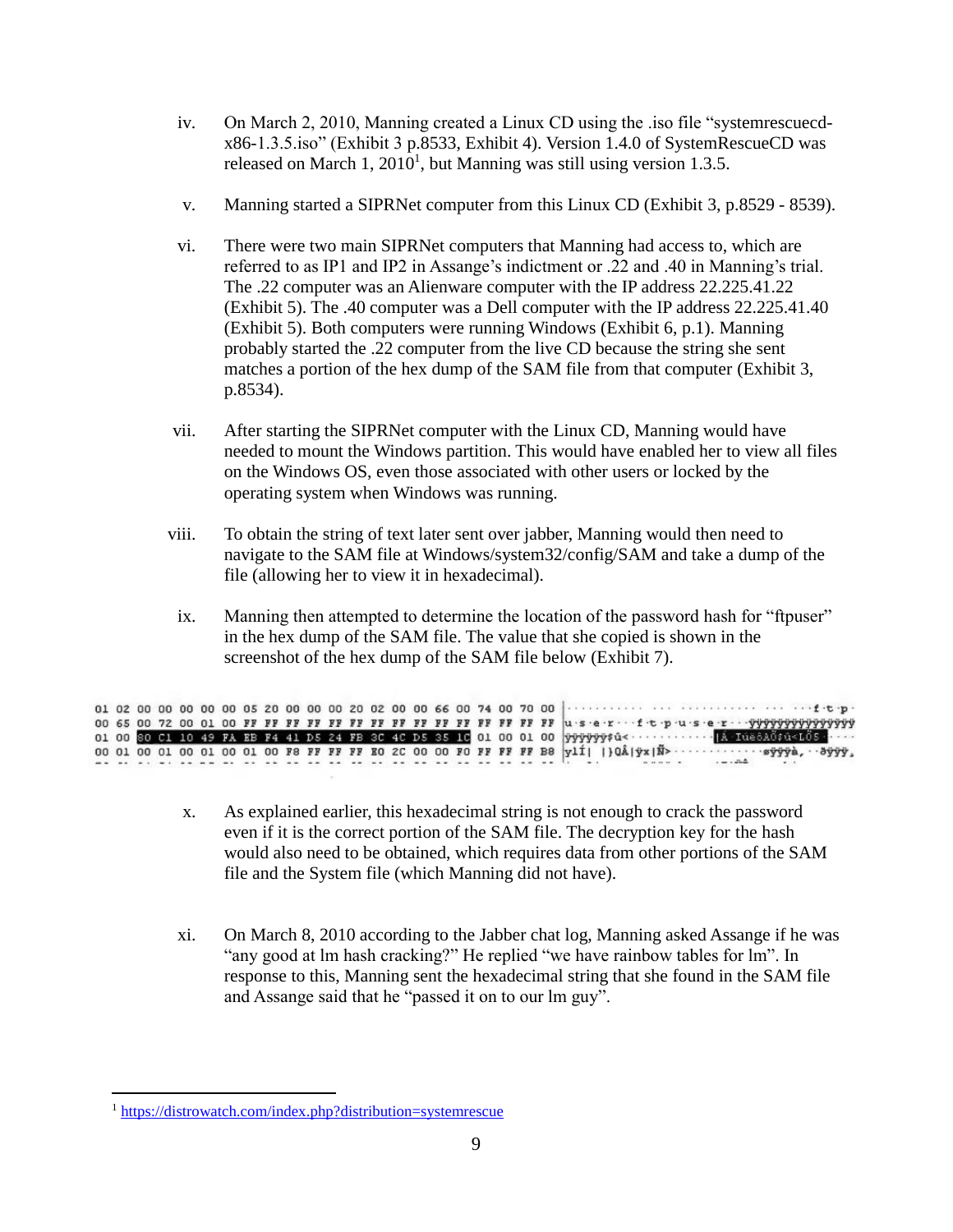| dawgnetwork@jabber.ccc.de      | Nobody          |                                           | 2010-03-08 15:55:28 any good at Im hash cracking?                                                                     |
|--------------------------------|-----------------|-------------------------------------------|-----------------------------------------------------------------------------------------------------------------------|
| pressassociation@jabber.ccc.de | Nathaniel Frank | 2010-03-08 16:00:29 yes                   |                                                                                                                       |
| pressassociation@jabber.ccc.de | Nathaniel Frank | 2010-03-08 16:00:44 donations; not sure.  |                                                                                                                       |
| pressassociation@jabber.ccc.de | Nathaniel Frank |                                           | 2010-03-08 16:00:55 something in order of .5M                                                                         |
| pressassociation@jabber.ccc.de | Nathaniel Frank |                                           | 2010-03-08 16:01:30 but we lost our CC processor, so this is making matters<br>somewhat painful.                      |
| pressassociation@jabber.ccc.de | Nathaniel Frank |                                           | 2010-03-08 16:02:23 we have rainbow tables for Im                                                                     |
| dawgnetwork@jabber.ccc.de      | Nobody          |                                           | 2010-03-08 16:04:14 80c11049faebf441d524fb3c4cd5351c                                                                  |
| dawgnetwork@jabber.ccc.de      | Nobody          | 2010-03-08 16:05:07 i think its Im + Imnt |                                                                                                                       |
| dawgnetwork@jabber.ccc.de      | Nobody          | 2010-03-08 16:05:38 anyway                |                                                                                                                       |
| dawgnetwork@jabber.ccc.de      | Nobody          |                                           | 2010-03-08 16:06:08 need sleep >yawn>                                                                                 |
| dawgnetwork@jabber.ccc.de      | Nobody          |                                           | 2010-03-08 16:09:06 not even sure if thats the hash i had to hexdump a SAM file,<br>since i dont have the system file |
| pressassociation@jabber.ccc.de | Nathaniel Frank |                                           | 2010-03-08 16:10:06 what makes you think it's Im?                                                                     |
| pressassociation@jabber.ccc.de | Nathaniel Frank | 2010-03-08 16:10:19 its from a SAM?       |                                                                                                                       |
| dawgnetwork@jabber.ccc.de      | Nobody          | 2010-03-08 16:10:24 yeah                  |                                                                                                                       |
| pressassociation@jabber.ccc.de | Nathaniel Frank |                                           | 2010-03-08 16:11:26 passed it onto our Im guy                                                                         |
| dawgnetwork@jabber.ccc.de      | Nobody          | 2010-03-08 16:11:40 thx                   |                                                                                                                       |

- xii. Later that day, at 10:28 pm, Manning searched for "rainbow tables" on SIPRNet (Exhibit 2, p.10998).
- xiii. On March 10, 2010, Assange asked "any more hints about this lm hash?" and said "no luck so far". Manning did not seem to reply.

| pressassociation@jabber.ccc.de | Nxxxxxxx Fxxxx 2010-03-10 23:30:54 any more hints about this Im hash? |
|--------------------------------|-----------------------------------------------------------------------|
| pressassociation@jabber.ccc.de | Nxxxxxxxx Fxxxx 2010-03-10 23:31:03 no luck so far                    |

#### **Accessing data anonymously**

- 37. As part of her work as an intelligence analyst with top secret clearance, Manning already had legitimate access to all of the databases from which she downloaded data. Logging into another local user account would **not** have provided her with more access than she already possessed or even anonymous access to these databases.
- 38. From the evidence available at the Manning court martial and from my own military background and experience, I consider that the databases available to Manning had three different ways of controlling and tracking access:
- A) Databases were accessible to anyone with a SIPRNet connection
	- 39. Firstly, many databases were accessible to anyone with a SIPRNet connection. These databases did not require any additional log in information or account-based access control. Access was not controlled with accounts. In particular, the databases referenced in counts 3, 7, 10, and 13 (Net Centric Diplomacy, for the cables) and counts 2, 6, 9, and 12 (for the Detainee Assessment Briefs) were databases that anyone with SIPRNet access could use without any further authentication or login at that time.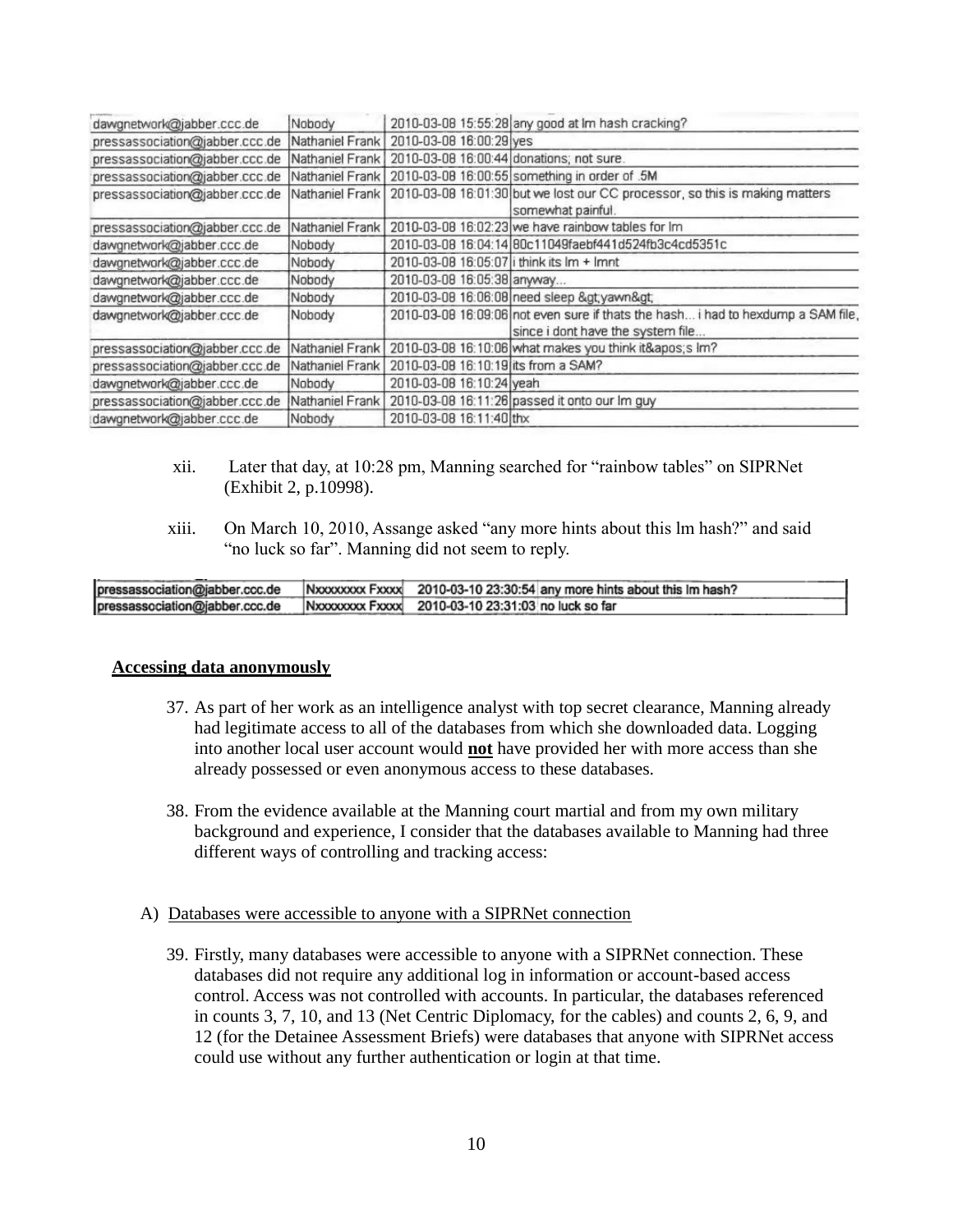40. During Manning's court martial, Captain Steven Lim (one of her supervisors) testified about the Net Centric Diplomacy database and explained that he had given the link to his analysts to use in their work. He noted that the Net Centric Diplomacy database did not require accounts or any other login information:

*"Q. Did the diplomatic cables and the Net-Centric Diplomacy Database, did it have some sort of password that you had to enter in order ---- A. It did not, no, sir. Q. Okay. Was it available to anybody who had SIPRNET access? A. Yes, it was."* (Exhibit 18, p.9885-9887)

41. The Detainee Assessment Briefs also did not require any login information to access. During Manning's court martial, Jeffrey Motes stated that the Detainee Assessment Briefs were stored in a few locations, including Intellipedia (Exhibit 8, p.8734). It was also explained during the court martial that Intellipedia is on Intelink (Exhibit 9, p.7948-9). Intelink logs presented as evidence in Manning's court martial show that she accessed the Detainee Assessment Briefs via Intelink (Exhibit 10, Exhibit 11). These logs also indicate that no username, password, or specific account was needed to download the data. This is in line with testimony from Manning's court martial, which explained that users did not need accounts to access most databases on Intelink:

*"At the time, users were not required to have Intelink passport accounts to use most Intelink services, including the SIPRNET Internet search and browsing."* (Exhibit 9, p.7956)

- 42. The government allegation that there was an attempt to gain anonymity is greatly undermined by the tracking system which identified users. Databases like the Net Centric Diplomacy database and Intelink could be accessed from any account on the computer, including local user accounts (Exhibit 12, p.8910-8914). But the account on the computer that the user logged into was not used in any way to identify the user to the database. Instead, access was tracked using IP addresses.
- 43. Internet Protocol (IP) addresses are identifiers for computers on a network that help the network determine how to send data to the correct computer. IP addresses are often used by websites to track which users access what data when. During Manning's trial, the meaning of IP addresses in Intelink logs was explained:

*"The "22.225.41.40" is the IP address. This indicates that a computer with that IP address made the request for information. Essentially, it provides an electronic location for the user using Intelink."* (Exhibit 5)

44. IP addresses are entirely distinct from the local user accounts on the computer. The username or other details about the account the user is using on the local computer are not sent to any website or online database at any point. This means even if Manning was in fact logged into the ftpuser account rather than her own normal account, this would have no effect on tracking because databases like Net Centric Diplomacy or Intelink would not receive information about what account she was using on the computer. These databases would only be able to track her using her IP address.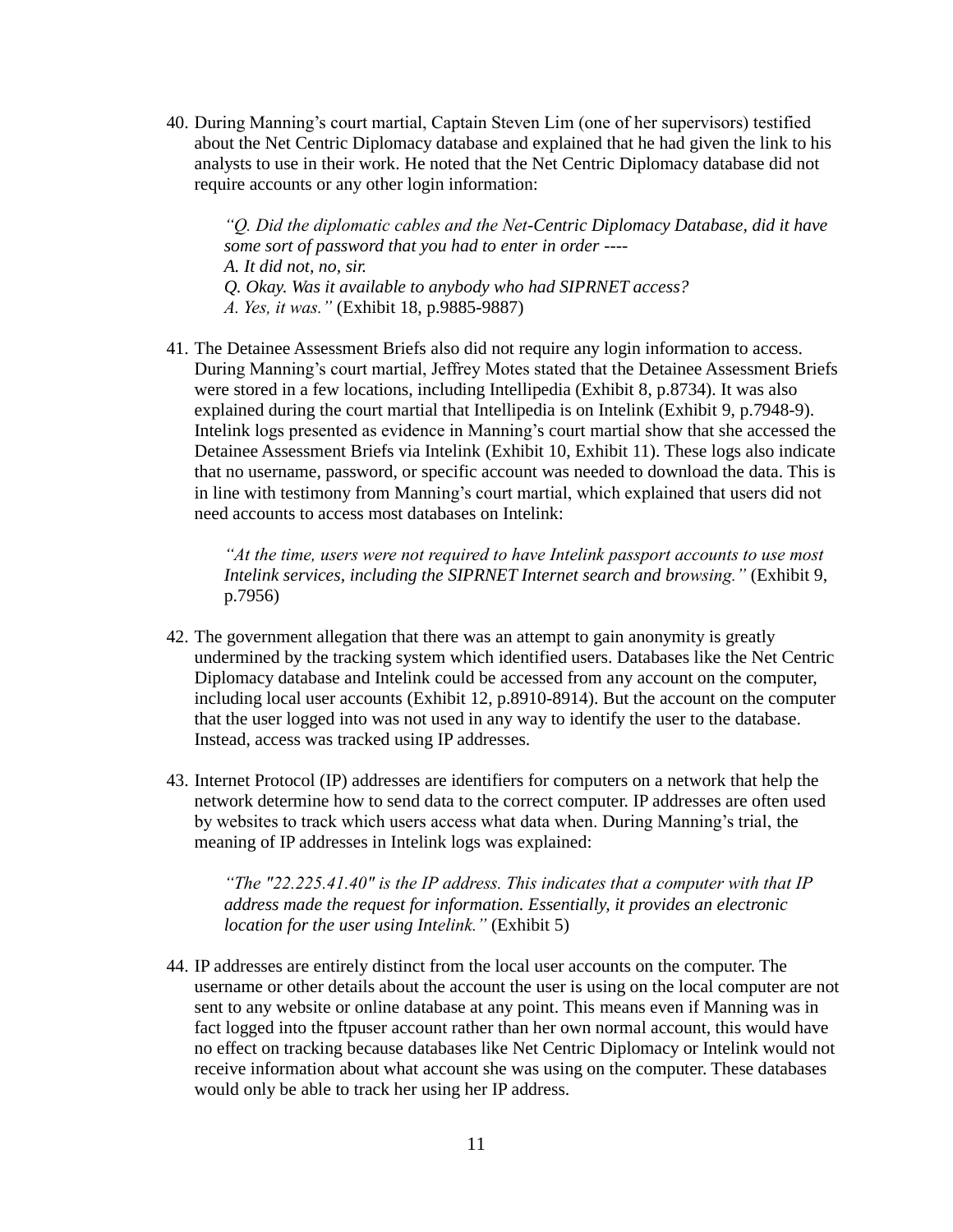45. Manning's two SIPRNet computers were referred to by their IP addresses throughout the court martial: 22.225.41.22 and 22.225.41.40 (or the .22 and .40 computers for short) (Exhibit 5) and are the addresses which identified Manning as accessing the data. Merely logging into a different local user account on the computer (such as ftpuser) would not anonymize Manning at all because the IP address of the computer would remain the same regardless of what user account is in use. Importantly, IP addresses were relied upon as evidence of the user (being Manning) throughout the court martial. For example, Intelink search logs for the IP addresses used by Manning's computers were cited as evidence of Manning's interest in WikiLeaks:

*"Intelink is a SIPRNET search engine, very similar to Google, in fact, powered by Google. The logs collected in this case by CID agents, are linked to the .22 and .40 addresses and those logs span the length of PFC Manning's deployment, so approximately 1 November to the end of May 2010 -- 1 November 2009 to the end of May 2010. The evidence will show that those computers searched for WikiLeaks more than 100 times on the SIPRNET."* (Exhibit 14, p.7413)

46. Similarly, Intelink logs for the IP address 22.225.41.22 were used as evidence that Manning had downloaded the Detainee Assessment Briefs (Exhibit 10, Exhibit 11). During Manning's trial, it was explained that Intelink only could track users by IP address:

*"At that time we did not track users by log-in identifiers. Instead, we tracked usage by IP address."*(Exhibit 9, p.7952)

47. The Net Centric Diplomacy database (from which Manning downloaded the diplomatic cables) also tracked users by their IP addresses:

*"The NCD server logs track the Internet Protocol (IP) address of a user requesting our resources, as well as the time and date that request was made, whether the user retrieved the resource or not, and the metadata associated with that connection."*(Exhibit 16)

- 48. There are two notable points to consider with the access to Net Centric Diplomacy database: first that the database did not require a password, just the link and second that the cables in the database were considered relatively non-sensitive and many people had access, likely anyone with access to SIPRNet and the link. There are other cables with different captions that are not available on SIPRNet.
- 49. Manning described how she got access to the cables in her statement during the pretrial:

*"I first became aware of the diplomatic cables during my training period in AIT. I later learned about the Department of State or DoS Net-centric Diplomacy NCD portal from the 2/10 Brigade Combat Team S2, Captain Steven Lim. Captain Lim sent a section wide email to the other analysts and officers in late December 2009 containing the SIPRnet link to the portal along with the instructions to look at the cables contained within them and to incorporate them into our work product."*(Exhibit 17)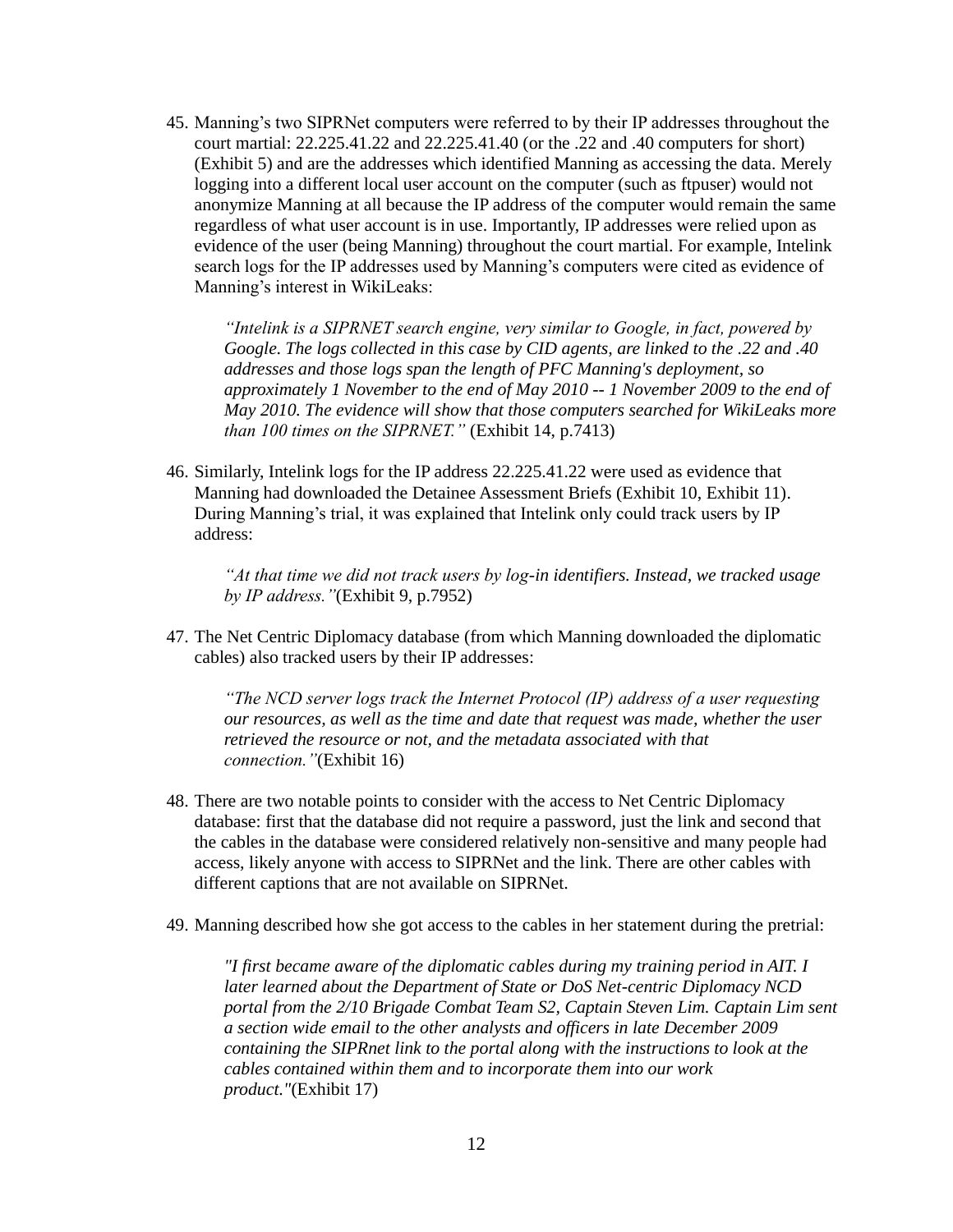50. She also described the classification and distribution of the cables:

*"In particular, I wanted to know how each cable was published on SIRPnet via the Net Centric Diplomacy. As part of my open source research, I found a document published by the Department of State on its official website.*

*The document provided guidance on caption markings for individual cables and handling instructions for their distribution. I quickly learned the caption markings clearly detailed the sensitivity level of the Department of State cables. For example, NODIS or No Distribution was used for messages at the highest sensitivity and were only distributed to the authorized recipients.*

*The SIPDIS or SIPRnet distribution caption was applied only to recording of other information messages that were deemed appropriate for a release for a wide number of individuals. According to the Department of State guidance for a cable to have the SIPDIS caption, it could not include other captions that were intended to limit distribution.*

*The SIPDIS caption was only for information that could only be shared with anyone with access to SIPRnet. I was aware that thousands of military personnel, DoD, Department of State, and other civilian agencies had easy access to the tables. The fact that the SIPDIS caption was only for wide distribution made sense to me, given that the vast majority of the Net Centric Diplomacy Cables were not classified."* (Exhibit 17)

An exhibit in Manning's trial confirms her description of the cable classification scheme and provides additional information on the distribution restrictions on the diplomatic cables (Exhibit 16).

- B) Accounts were separate from the user accounts on the computer
	- 51. Secondly, some SIPRNet websites and databases did require accounts in order to gain access, but these accounts were separate from the user accounts on the computer. In these cases, users needed to create online accounts specific to the website or set of websites. The details about these accounts (including the password hashes used to authenticate the user) would have been stored on the server for the website, not on the laptop that Manning was using.
	- 52. This configuration is the same as when someone creates an account on a website on the normal internet and then can access the website from any device using the same username and password. The same user may also have a username and password that they use to login to their laptop, but this has nothing to do with accounts that they may have on external websites.
- C) Access to Active Directory was controlled with domain accounts
	- 53. Thirdly, access to data on Active Directory would have been controlled with domain accounts. On Windows, it is important to distinguish between two types of accounts that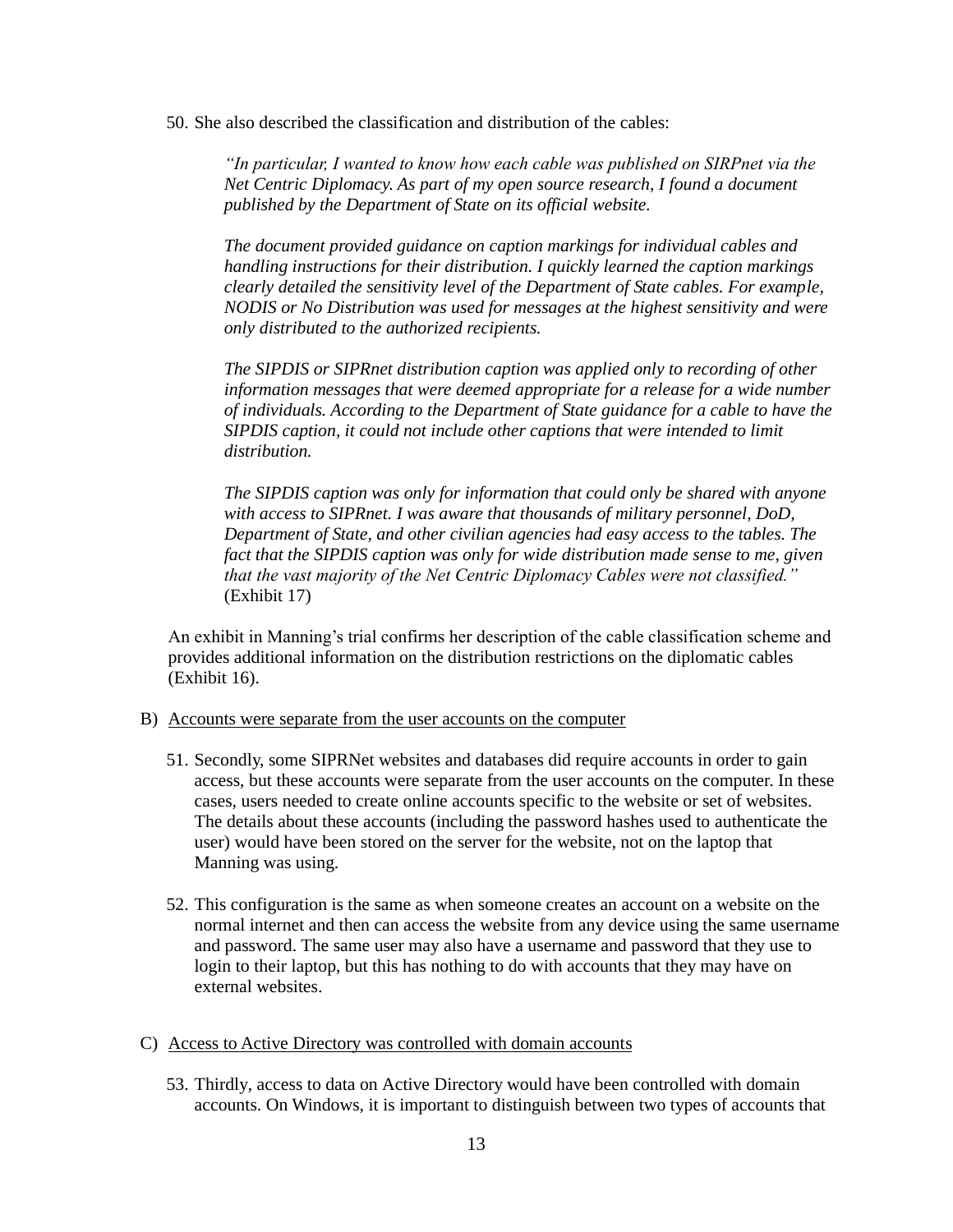users can use to log into the computer: domain accounts and local accounts. Domain accounts can be used to share data on the network with other users. Domain user accounts are part of a domain and can access data that other members of the domain share on it. They can also access any other domains with which their domain has configured a trust relationship. SIPRNet typically used Active Directory domains to control access to a variety of data. This form of access control was explained during Manning's court martial:

*"Q. Okay. Let's talk about access controls on the SIPRNET, all right? A. Sure, sir.*

*Q. Other than information that might be password protected, were there any access controls on the SIPRNET that you're aware of?*

*A. I'm not sure what you mean, sir.*

*Q. If I had SIPRNET access, like I was a person who had the clearance, had a computer hooked up to the SIPRNET, was there any limitation on what I could go see on the SIPRNET?*

*A. Yes, sir.*

*Q. And what was that limitation?*

*A. You -- there are probably hundreds, if not thousands, of locations on SIPRNET that you would not be able to go to.*

*Q. Because of why?*

*A. Being a member of the 2nd Brigade, 10th Mountain, you had – your authorizations were based on being a member of my domain. As a member of my domain, you could not go to the, you know, M&D north sites or their shared drive or their SharePoint portal and access anything because I did not have a trust relationship configured in my active directory and their active directory that allowed us to share information in that sort of manner. You could not go to Afghanistan site shared drive or any location and pull information unless we had a trust established. Or if they had that alternate distance site configured in such a manner that you did not require verification of your authenticity.*

*Q. Okay, so I want to break it down just -- if I'm understanding you right, I could go on -- on a SIPRNET computer on your domain, I could go to any place that you had a trust relationship with?*

*A. Inside my domain you could go to any -- you can go to SharePoint portal, you could go to any of the -- you can go to the T-drive, you can go to any of the – the locations we had that were available to general users. We had some locations that were completely restricted to administrators that no one had rights to but myself, my NCO, my warrants, and a few other guys. But as a general user, you could go to anywhere within my brigade that was not specifically prohibited. Q. And ----*

*A. Outside of the domain -- outside of the brigade, we'll say, you could not go to 1st Brigade, 3rd ID; you could not type in their address in the URL bar, bring up their site and access any information unless they specifically configured their systems to allow visitors. If you allow visitors, then anyone can have access to what you give visitors access to. And that goes for every other unit on SIPRNET in the world. However, my brigade, because we work closely with certain units, we had a trust established, which means I trust all of their users, meet the requirements, they trust all my users -- that's the general term. The trust is actually the connection that's - that allows anyone in their domain access to mine and allows anyone in mine access*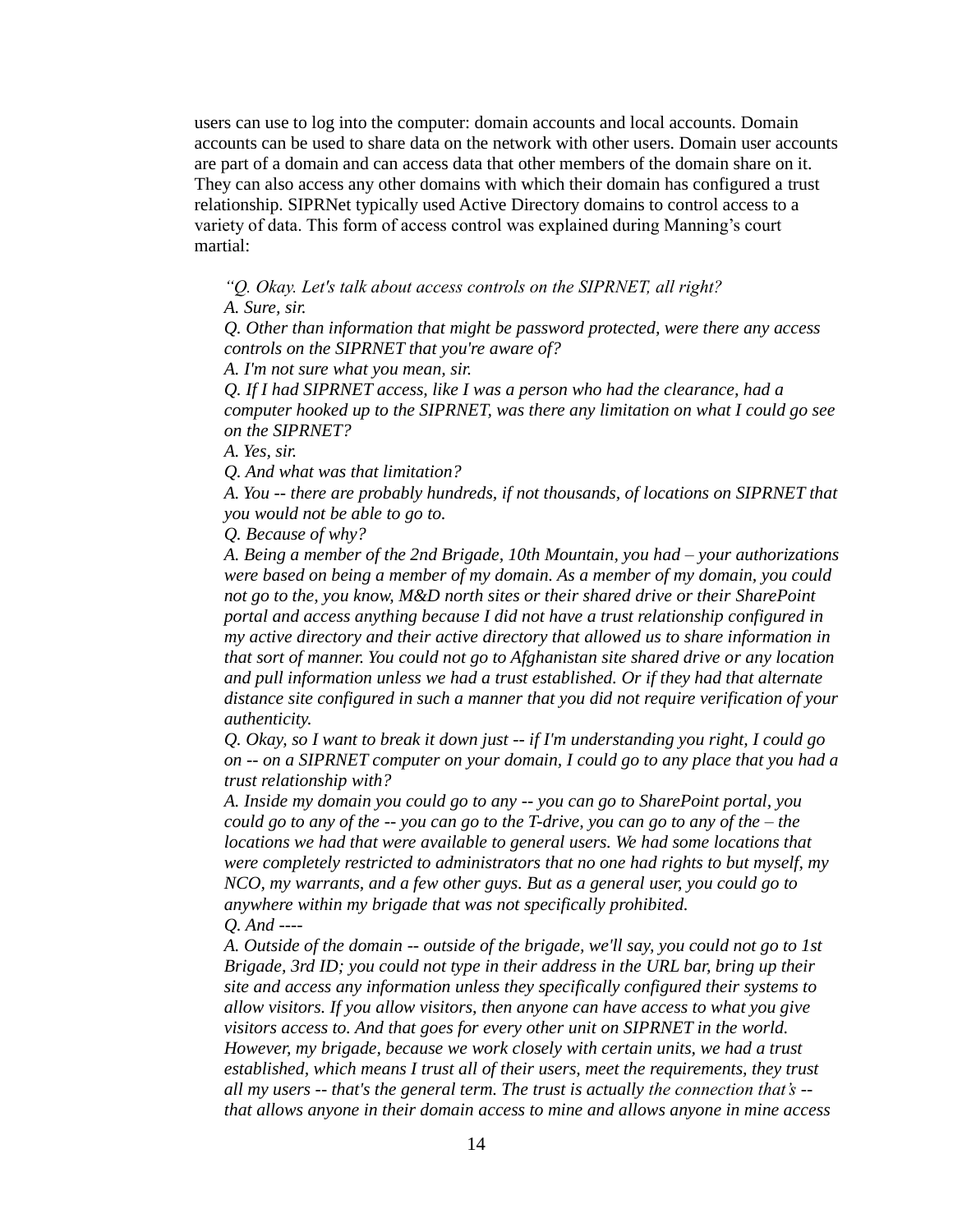*to the FAR domain. And we had established -- trust established with several of the other brigades in the M&DB area and with multinational brigade. And -- because we had Corps level assets on my network that I managed with MNFI."* (Exhibit 8, p.8668-8673

54. Local accounts are specific to the individual computer and do not grant access to additional data on the network. Users logged into a local account can store data on the specific computer and access websites normally, but would not be able to access data via active directory because their account is not part of an active directory domain. This limitation of local accounts was also discussed during Manning's court martial:

*"If I plug into the network but I log in locally. So I'm not part of the domain, I just log in with a local user account, I can still print; I can still visit Web sites; I can still run programs on my machine. I may not be able to do domain-specific services, such as access restricted areas of SharePoint or access e-mail if I -- if I'm on a machine that's not part of the domain or if I'm logged in locally and I try to open up my e-mail it's – I'm going to get a prompt for what we call "domain credentials." It's then going to ask for a domain user, domain password, which if I don't have I'm not going to get into the e-mail."* (Exhibit 12, p.8910-8914)

55. The ftpuser account was a local account (Exhibit 2, p.10999). Therefore, a person logged into the ftpuser account would not have been able to access data on the active directory domain if configured properly. This means that the ftpuser account would have been useless for accessing data available via Active Directory anonymously because it would not have been able to access data via Active Directory. It may have still been possible to access online databases with other forms of access control, such as Net Centric Diplomacy or the Open Source Center. But in this case, access would have still been identifiable regardless of the account used on the computer because users would have been tracked with IP addresses or database-specific accounts (as explained above).

#### Alternative methods of gaining access to another account

- 56. If Manning merely wanted to login to an account other than her own, she would have been able to do so without cracking any passwords or hacking anything. This is because she already had easy access to the accounts of other soldiers in the T-SCIF.
- 57. During an interview of one of the supervisors of the T-SCIF that Manning was working in during that time period, it was stated that it was common for some Soldiers not to log out of the computers and permit other analysts to use the laptop without logging in. Each user of a laptop could set the time limit when the laptop would automatically lock the screen and require the user to re-login. As 8 to 10 analysts including Manning were sharing the 4 secret laptops, some of the analysts were getting on and off the laptops without logging out as to a means to accomplish tasks quickly during a shift. This statement above shows Manning could have already accessed documents using account other than her own to try to hide the downloading of documents.
- 58. Additionally, using the account of another Soldier in the T-SCIF would have been of limited utility in accessing data anonymously because it still would have been possible to narrow down the suspects in any data breaches to the small group of soldiers in the T-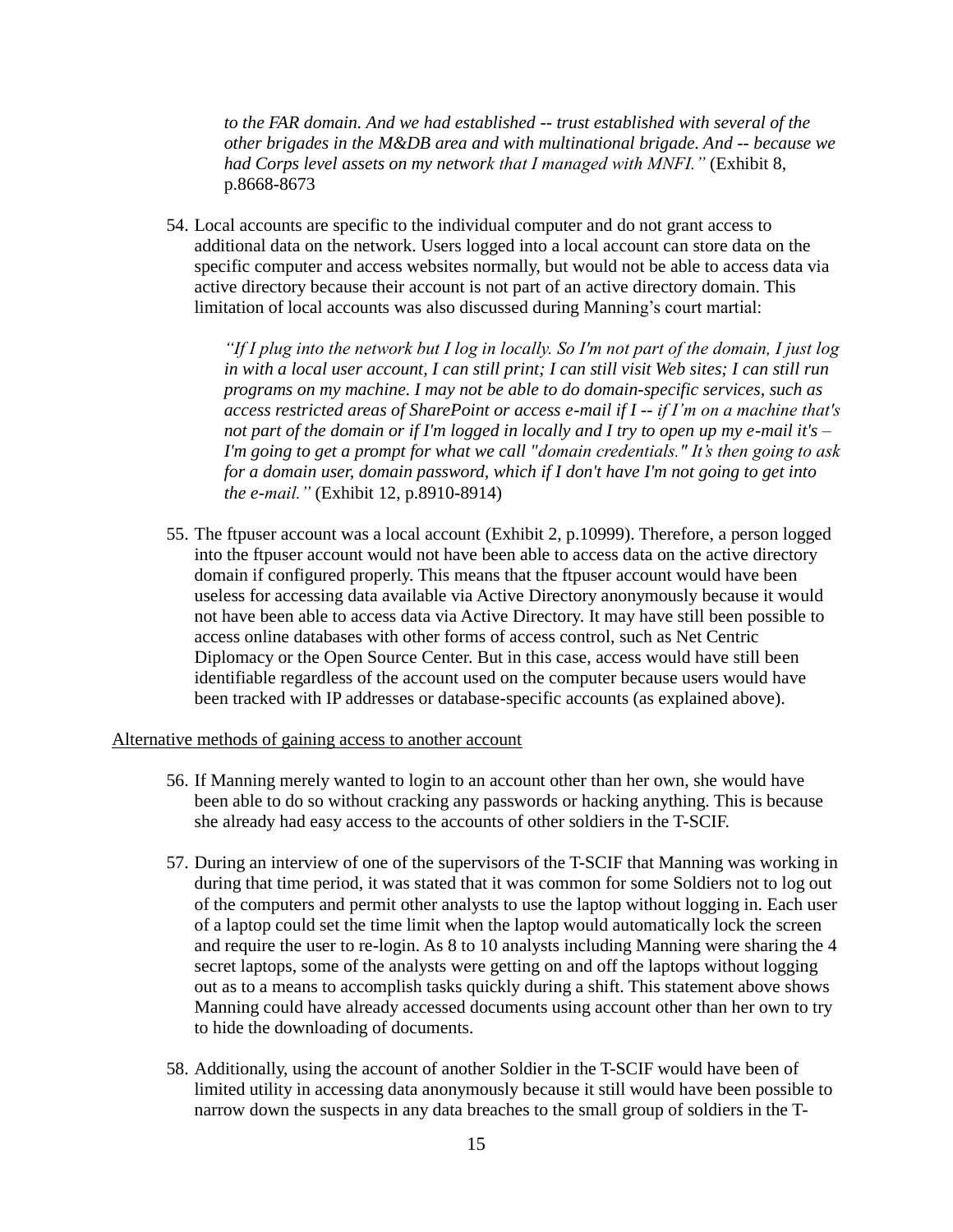SCIF using the user tracking mechanisms described in the previous sections.

# There is no indication that Manning was trying to access data anonymously

- 59. On the basis of an analysis of the technical setup in the T-SCIF, I do not consider that the allegation that Manning was trying to access data anonymously is tenable. Before the password cracking discussion on March 8, 2010, Manning had already downloaded and leaked hundreds of thousands of documents using her normal account on her normal SIPRNet computers, including the CIDNE-I and CIDNE-A SigActs (the Iraq and Afghan War Logs), the Rules of Engagement and Collateral Murder video, and the Detainee Assessment Briefs (Exhibit 17). I have not seen any evidence that Manning attempted to download these documents anonymously. There is also no indication that Manning was trying to crack the ftpuser account password in order to download data anonymously. She also does not mention the password cracking incident in her guilty plea, despite explaining other events related to her leaks in great detail, including how, when, and why she downloaded and leaked documents (Exhibit 17).
- 60. As explained earlier, the ftpuser account would also not have granted Manning anonymous access to any data. This includes the Net Centric Diplomacy database because that database tracked user access with IP addresses (Exhibit 16). This is notable because the 251,287 diplomatic cables from the Net Centric Diplomacy database were the main set documents that Manning leaked to WikiLeaks after the March 8, 2010 password cracking conversation (Exhibit 17), and the only set of documents downloaded after this point that is mentioned in the indictment of Assange. Yet, cracking the ftpuser password would have been useless in obtaining anonymous access to this data.
- 61. The technical impossibility of using the ftpuser account to download data anonymously combined with Manning's past behavior of downloading hundreds of thousands of documents from her own account indicate that it is highly unlikely that Manning's attempt to crack the ftpuser password had anything to do with leaking documents. I do not see any benefit that Manning would gain in terms of accessing data or obscuring her identity.

# Re password cracking agreement

- 62. I do not proffer a view as to whether it can be considered that there was such an agreement, recognizing that this may be an argument to be appropriately made by Mr. Assange's legal team. I list below a number of factors that may be relevant to such an argument.
- 63. The Jabber chat referenced earlier doesn't state the hash came from a Government Computer. Manning did not claim that she was trying to crack the hash in order to access data anonymously. In fact, basic technical knowledge or research would have shown that a local user account would not have given Manning any additional or more anonymous access to data on a network than what she already possessed (as explained earlier in this report).
- 64. While she may have been able to use a local user account to access data on the local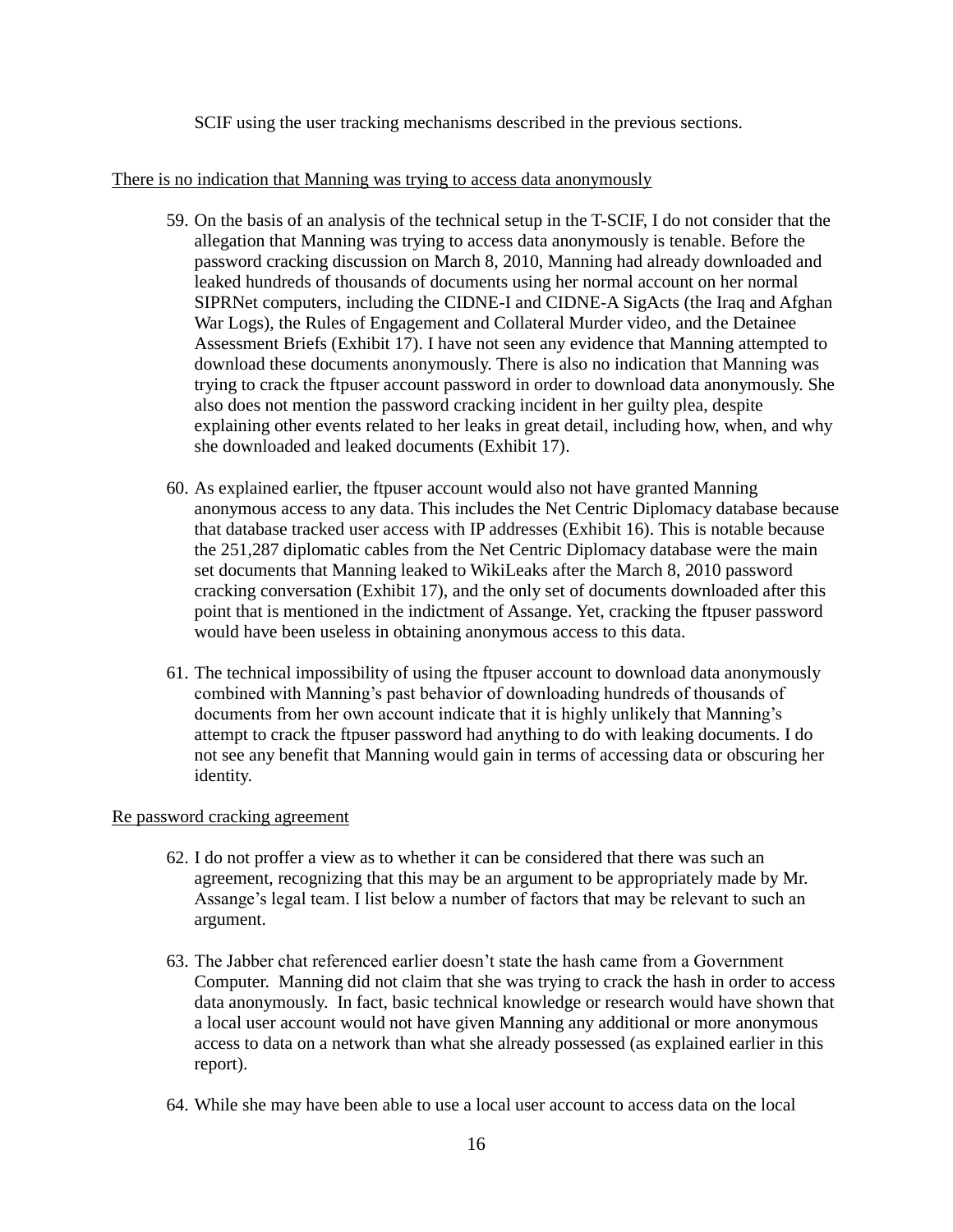computer, it seems clear from my research that Manning could clearly already access all data on the local computer by booting a Linux CD and reading the files without the access controls imposed by the Windows operating system, as she did to access the SAM file. This was a level of access that Manning obtained independently, before the March 8, 2010 jabber chat and without any evidence of anyone instructing or assisting her in this process.

65. Basic technical knowledge or research would have also shown that Manning did not have a decrypted password hash that could be used to crack the password. She only had the encrypted hash from the SAM file and not the key to decrypt it that could be derived from the system file. This encrypted hash was useless to obtain access to anything. There are far easier, more reasonable ways to obtain the decrypted password hash, yet the other party of the chat did not advise Manning of this or otherwise instruct Manning on how to obtain the decrypted password hash.

# **Computer Usage in the T-SCIF**

- 66. In reviewing the testimonies during Manning's court martial, and in discussing computer usage in the T-SCIF with the witness, crucial points have arisen which I consider to be relevant considerations in the investigation of Manning's actions. In particular:
	- Soldiers put unauthorized files and programs on computers in the T-SCIF
	- Manning's colleagues viewed her as a technical expert
	- Manning's colleagues regularly asked her to install programs on their computers
	- Other soldiers cracked the administrator password in order to install programs
	- Issues with computers were fixed by reimaging

## Soldiers put unauthorized files and programs on computers in the T-SCIF

- 67. While the soldiers in the T-SCIF were primarily conducting intelligence analysis based on classified information, they also sometimes took breaks during their 12 hour long shifts in order to watch movies, listen to music, play games, or go to the gym (Exhibit 19, p.252-3, Exhibit 18, p.9934-7). These practices lead to lax security.
- 68. Watching movies and playing games meant that there were as a result unclassified, unauthorized files and programs on computers dedicated to sensitive, classified work. Movies, music, games, and programs were put on the T-Drive, stored on computer desktops, or loaded onto the computers via CD (Exhibit 19, p.252-3). Several of Manning's former colleagues testified about these breaches of security practices during her court martial. Some of these testimonies were summarized as follows:

*"Captain Steve Lim: Soldiers listened to music and watched movies on their computers and saved music, movies and games, unauthorized software.*

*Captain Casey Fulton: Soldiers saved music, games and computers to their computers. She added mIRC Chat and Google Earth to her computer.*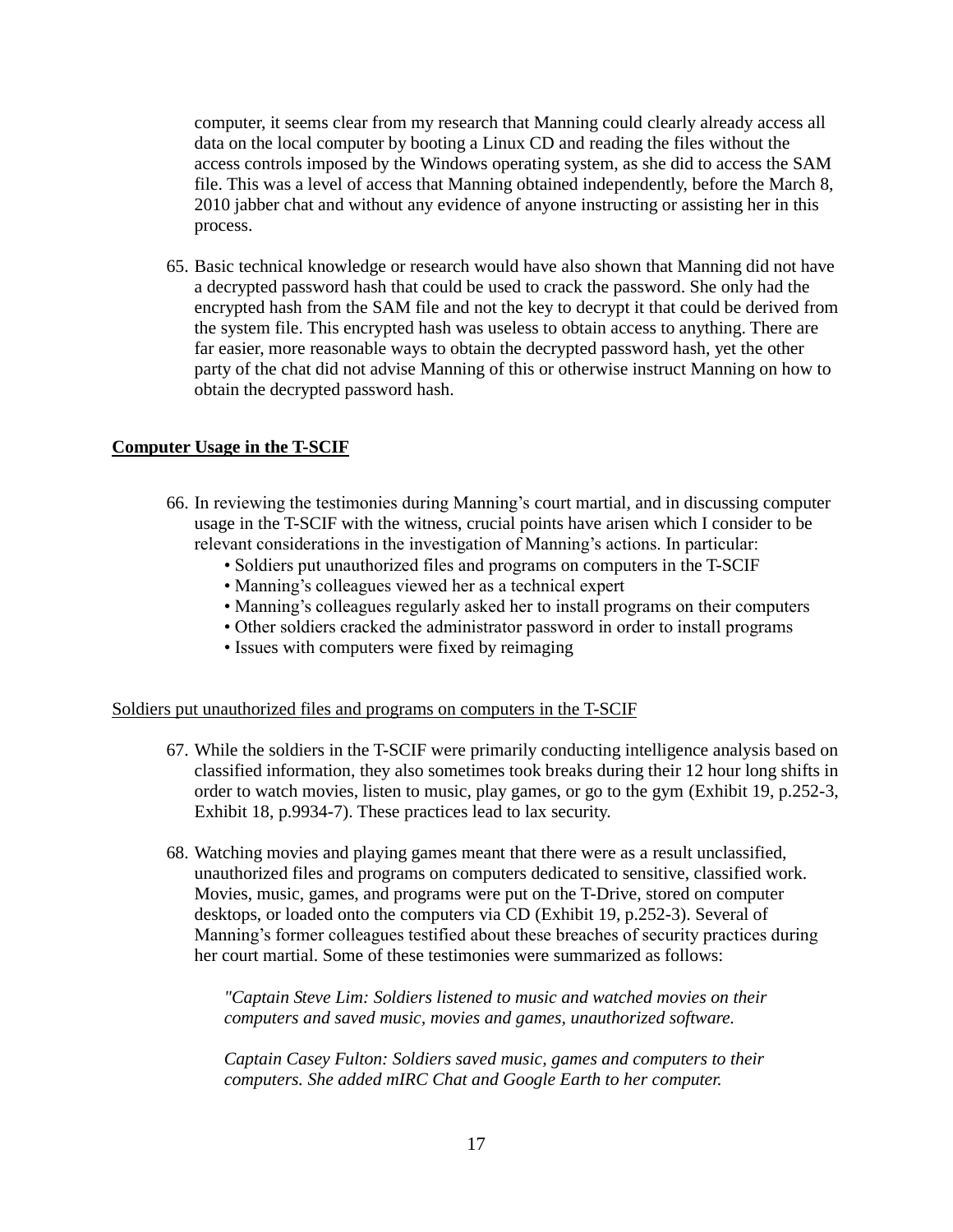*Mr. Jason Milliman: Soldiers added unauthorized games and music to their computers and was aware that Soldiers were adding unauthorized software to their computers although he did not believe the practice is common.*

*Captain Thomas Cherepko: he saw unauthorized music, movies, games and unauthorized programs improperly stored on the drive. He advised his immediate supervisor and the Brigade Executive Officer concerning the presence of unauthorized media on the T-drive, nothing was done.*

*Ms. Jihrleah Showman: She and everyone else in the unit viewed mIRC chat as mission essential and everyone put it on their computers."* (Exhibit 19, p.252-3)

- 69. Soldiers also testified that they did not just put files on the T-Drive, but actually installed or tried to install programs (Exhibit 19, p.252-3, Exhibit 9, p.8028-8042). Sometimes these programs were required for work purposes, including programs that were not officially approved but were viewed as "mission essential" (such as mIRC chat) (Exhibit 19, p.252-3).
- 70. Officially, Jason Milliman, a contractor based out of FOB Hammer, was supposed to install programs on the DCGS-A computers. During Manning's court martial, Milliman testified that only he and one other person had administrator access on the DCGS-A computers (Exhibit 8, p.8691-8695). But even Milliman could not simply decide to install a program. For each new program, or even a new version of an approved program, there was a lengthy approval process (Exhibit 8, p.8701-5). Programs that were assessed and authorized would then obtain a "certificate of networthiness" and could then be installed on the computers (Exhibit 8, 8642-8643).
- 71. This process was too time consuming and cumbersome, so soldiers would try to find alternate ways of running or installing programs instead of asking Milliman to install them from the start. For example, Joshua Ehresman testified during Manning's court martial that he initially tried to install a media player without asking Milliman for help:

*"Q. You wanted to have a media viewer from a CD and you put that into your computer.*

*A. Yes, ma'am.*

*Q. And you put a shortcut on the desktop to use that?*

*A. No. I would just go straight to the CD, ma'am. I have a shortcut to the CD player.*

*Q. You had a shortcut to the CD player?*

*A. Yes, ma'am.*

*Q. Then why did you go to Mr. Milliman at all about using that CD?*

*A. If the CD got scratched or you lost it or something, you didn't have access to that computer or to that program no more. So I wanted to put stuff on my computer. Anything I wanted to put on it that was not already on a DCGS I had to go through Mr. Milliman.*

*Q. So this media viewer, did you actually run it from the CD or did Mr. Milliman put it on your computer?*

*A. I ran it from a CD for a little while until Mr. Milliman said it was okay to put it on and he eventually put it on for me.*

*Q. I thought I heard you testify earlier that you had tried to use it from the CD and*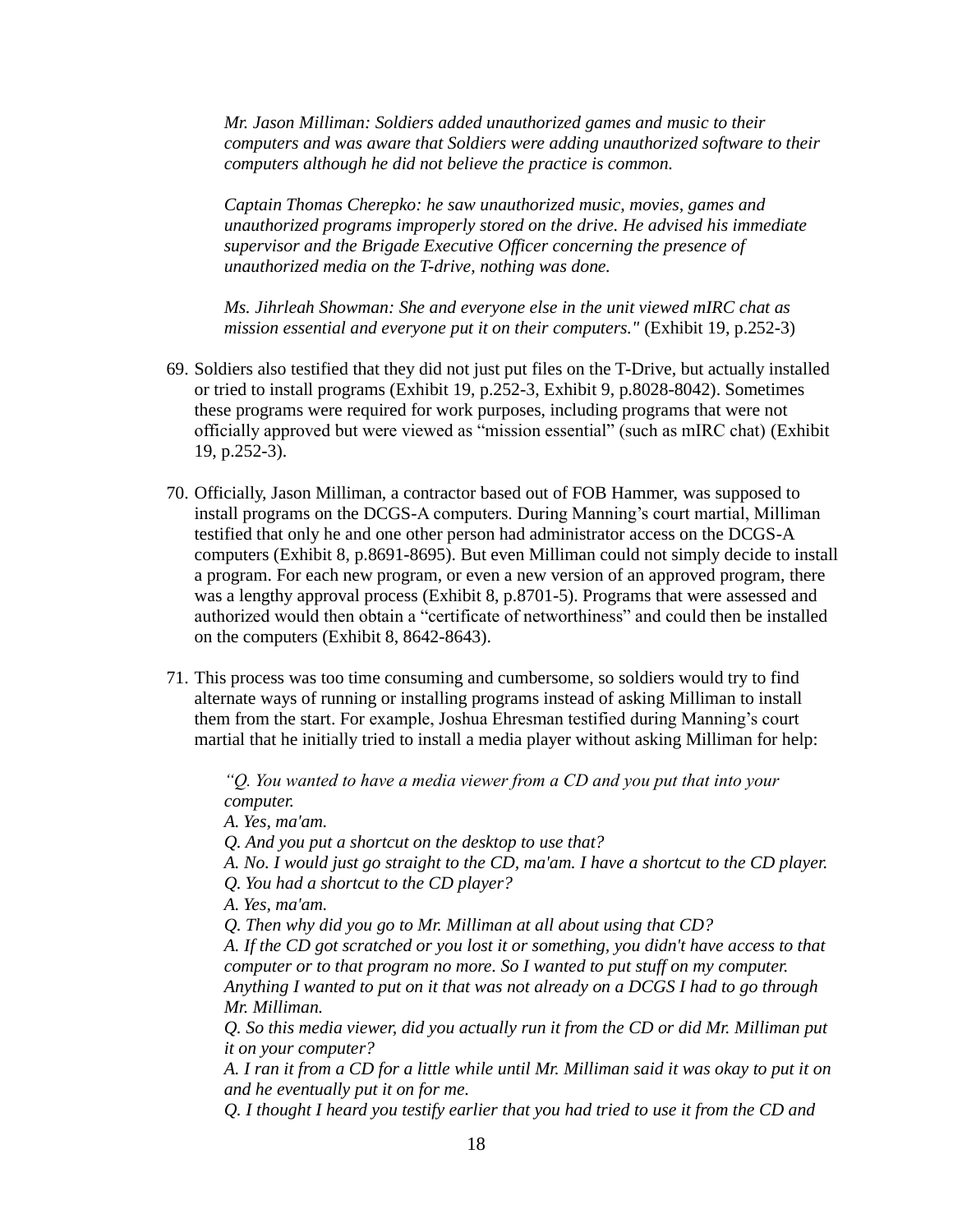*you needed administrative rights? A. Yes. That's -- I initially tried to put on it myself. Q. On the computer? A. Yes, ma'am. Q. If you weren't supposed to add things to the computer then why did you do that? A. Because we -- I did not know at that time that the DCGS was not our property and that's why we're not allowed to put those that on the DCGS because they were not our, 2-10, property. I assumed they were ours from home, which they were not."*  (Exhibit 13, p.9848-9850)

72. The above examples of evidence from the Manning court martial indicate that unauthorized use of computers was commonplace.

#### Other soldiers cracked the administrator password in order to install programs

73. There is evidence in the court martial transcript that shows that there were other occasions where soldiers cracked the administrator password in order to install programs. Jason Milliman, the contractor in charge of administering the DCGS-A laptops at Forward Operating Base Hammer, testified during Manning's court martial that it was a common occurrence for soldiers to try to crack the administrative password to install programs:

*"Q. Now based upon your experience, you did have situations where in the past you had military members trying to crack the password to the DCGS-A computer? A. When there's a RIP/TOA, it was a common occurrence that --- Q. And I'm sorry -- just to stop you there. The RIP/TOA was just when two units were swapping out? A. When they would overlap – yes. That when the 82nd would leave and 2/10 would come in, it's called a RIP/TOA; Relief In Place and Transition of Authority. So when the new unit coming in would bring in their DCGS-A computers, the standard philosophy, I guess, or belief of the unit is they're our machines, we have full rights, you can't have administrator privileges. So there was a special letter signed by somebody saying that only the DCGS-A FSEs had administrative privileges not the unit S-6s. So in the very beginning there was friction, but we got it ironed out. So there were a couple of occasions where they would crack my password, remove the administrator account, and we would battle that out."* (Exhibit 8, p.8707)

74. During Manning's court martial, Milliman also recounted a specific incident where soldiers cracked his password in order to install a program and then deleted his administrator account:

*"Q. Now, you did report an incident that involved XP Lite, correct? Another executable ---- MJ: XP? CDC[MR. COOMBS]: XP Lite. MJ: Lie or Lite? CDC[MR. COOMBS]: Lite. L-I-T-E, ma'am. A. That name sounds familiar. I'm not sure -- I mentioned a program to prosecuting attorneys that -- I didn't remember what the name was, but there was some program*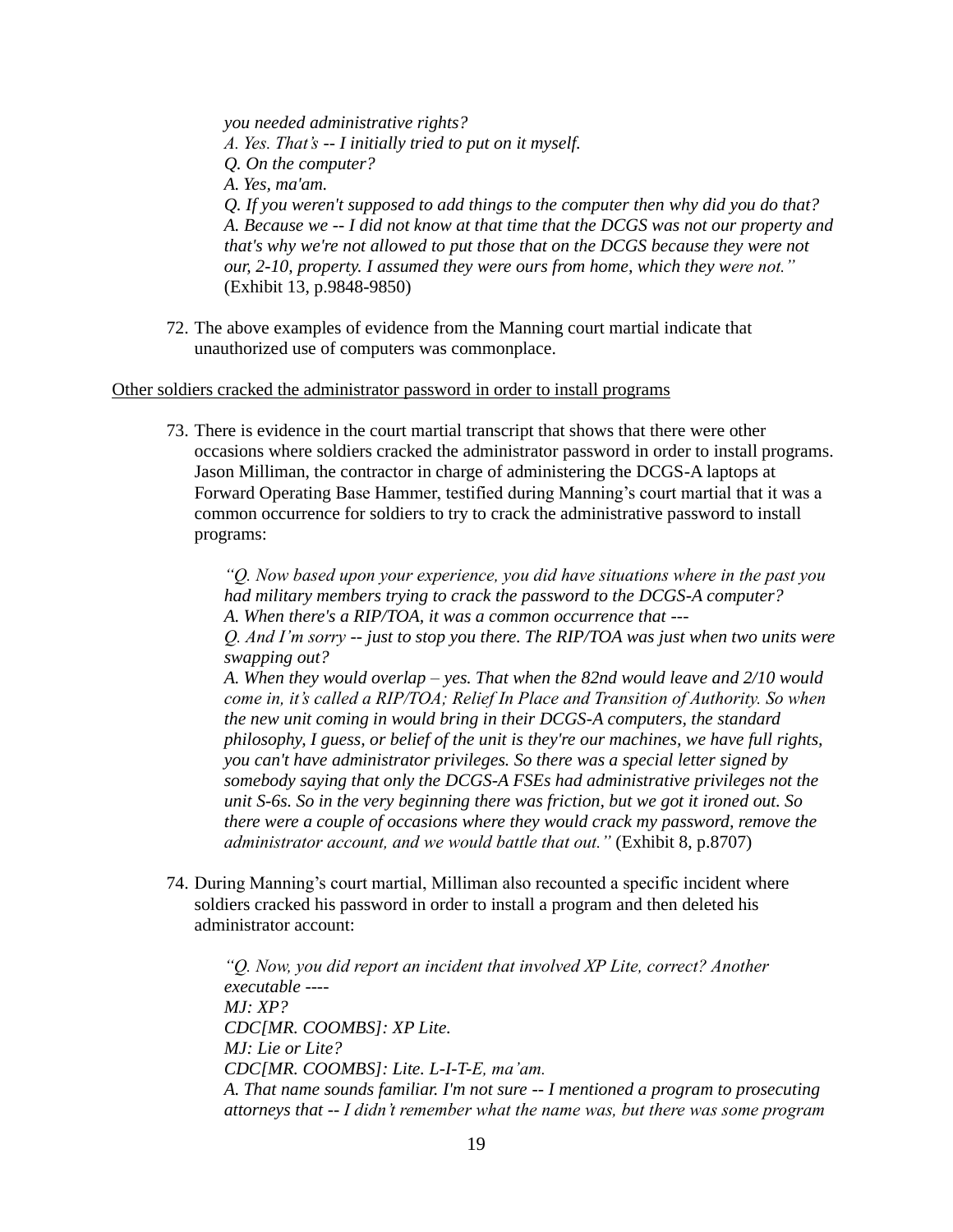*they liked that would condense PowerPoint programs. If that's that program, then I remember it. But I don't remember a name specifically. Q. All right. And do you remember ever going essentially to the S-6 because they added that program to the DCGS-A machine over your authorization? A. There was a program -- I think I mentioned this earlier that they had cracked my password in order to install. It may have been that software, but I don't recall what the name of the software was. Q. And when you took that to the S-6, what happened after you said, hey, you cracked my password, you added this program, what happened after that? A. I had to reimage the machine because one of things one of the steps they took was to delete the administrator account from the machine, which is a required account for me to do my job, so I had to reimage the machine, which reinstalled the administrator account, and put those back the way they were before S-6 got a hold of it."* (Exhibit 14, p.10571-10572

#### Manning's colleagues viewed her as a technical expert

75. It is clear from the evidence in her court martial that Manning's colleagues viewed her as the most technically proficient solider in her unit. This was because she frequently helped others solve computer problems and also regularly bragged about her technical skills. For example, Showman testified during Manning's court martial that Manning indicated that she could get around passwords for some websites that her unit needed to access:

*"He indicated -- not necessarily the computers we were working on, but the portals that we had to access when we first arrived. We were having issues getting access to some division portals. He indicated to me that their passwords were not complicated and he can always get through them."* (Exhibit 15, p.7754)

- 76. It does not sound like Manning necessarily cracked or circumvented the password in this situation, but merely bragged that she was able to do so. Showman notes that the passwords in question here were for online portals, not user accounts on the computers.
- 77. Manning also tried to discuss technical topics and projects with her colleagues. During Manning's court martial, David Sadtler testified that Manning once proposed starting some sort of hash cracking business. Specifically, Manning wanted to generate rainbow tables and sell them:

*"Q. During your conversations with PFC Manning, did you ever have a conversation about setting up a hash table software?*

*A. He had brought me to the side to have what seemed to be a private conversation and he fielded the idea to me that he wanted to generate hash tables on a computer and market that in some fashion.*

*Q. What are hash tables?*

*A. Hash tables are mathematical calculations of passwords that are supposed to be in a one-way fashion so that you can't reverse that sequence into the original password, thereby securing that password from release.*

*Q. And the idea that PFC Manning was talking to you about from what you heard, did you believe that was a marketable idea?*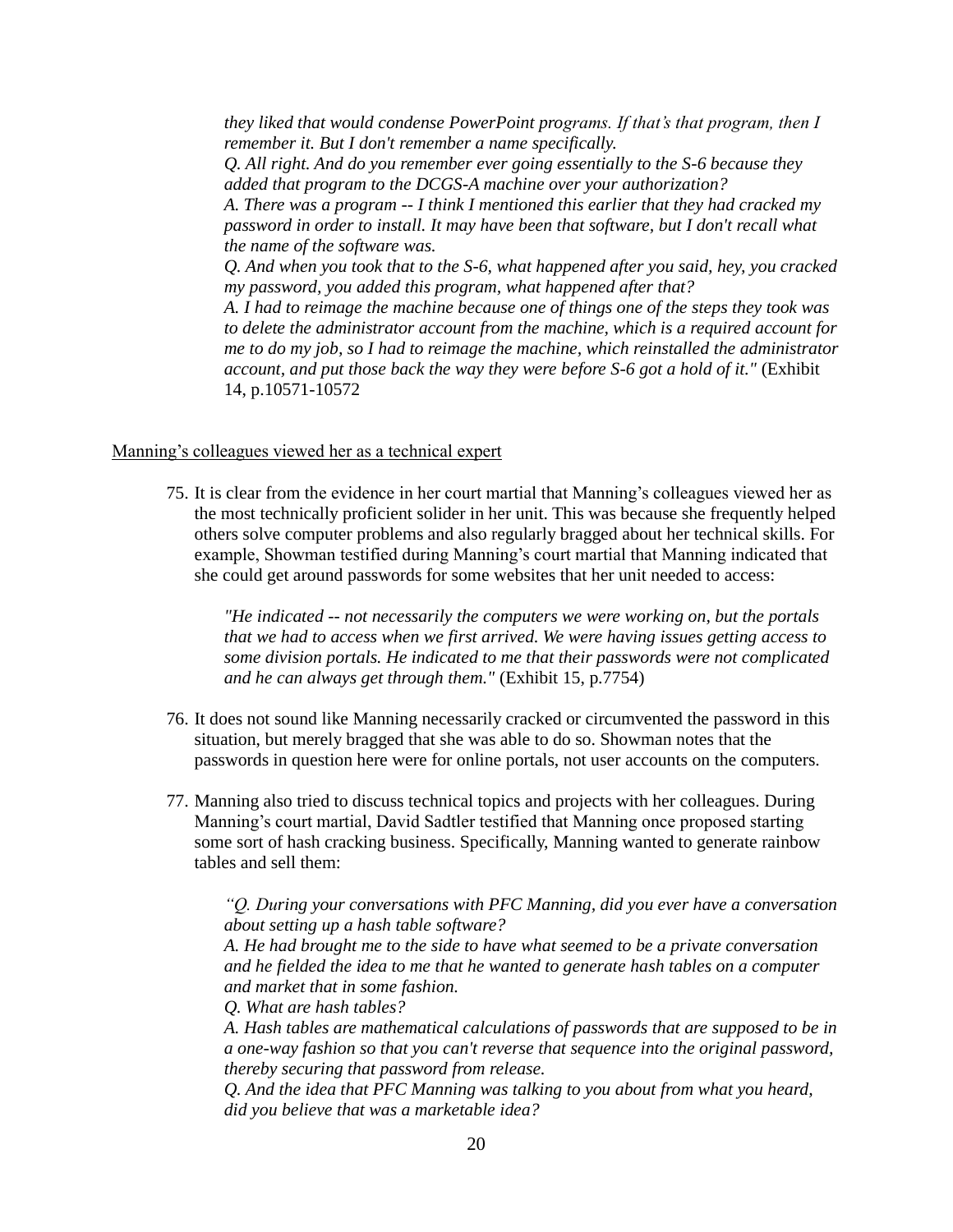*A. It had already been accomplished in the open-source world. Or it was generally already known to exist. So for reimplementing it, it did make sense to me."* (Exhibit 13, p.9854)

78. This conversation suggests that Manning may have been exploring hash cracking due to technical curiosity and potential business opportunities. While she was discussing rainbow tables and password hashes in the jabber chat, she was also discussing the same topics with her colleagues. This, and the other factors previously highlighted, may indicate that the hash cracking topic was unrelated to leaking documents.

#### Manning's colleagues regularly asked her to install programs on their computers

79. While Manning may have been interested in password hash cracking for academic or business purposes, learning how to crack passwords would also have been of practical use for her daily work. This was because her colleagues often asked her to install programs, sometimes as part of the unauthorized usage of the computers in the T-SCIF. For example, Madaras, the soldier who shared computers with Manning for several months, testified that Manning helped him setup a chat program:

*"Q. So do you recall having PFC Manning set up mIRC chat on your computer? A. Yes, sir. Q. And do you recall him doing that for others? A. Yes, sir. Q. And mIRC chat, when you did that, it was put on your computer basically as something that you would double click to start on the desktop? A. Yes, sir. Q. And you're sure PFC Manning did this and not Mr. Milliman? A. Yes, sir. Q. And when PFC Manning did this for you and others, did anyone step in, to your memory, and say, hey, that's not permitted? A. No, sir."* (Exhibit 9, p.8028)

- 80. This was a common occurrence, with those in charge of Manning also asking her to install programs for them. For example, Fulton, one of Manning's direct supervisors, also testified that she asked Manning for help adding programs to her computer (Exhibit 19, p.139-145).
- 81. During an interview, one of Manning's other supervisors noted that Private Manning was one of the most technically proficient soldiers in his unit, so he and others would turn to Private Manning when they had computer issues when Mr. Milliman was not working. He stated that he and others would ask Manning to install programs on their laptops when Mr. Milliman was not available or when Mr. Milliman would most likely not approve of the program that they wanted installed on the secret laptops. He said that he did not know how Private Manning accomplished having the programs installed but the programs got installed.
- 82. While some programs could be run by simply setting up a shortcut on the computer, others required an administrator password to install (Exhibit 8, p.8691-8695). Having the ability to install programs from an administrator account would have helped Manning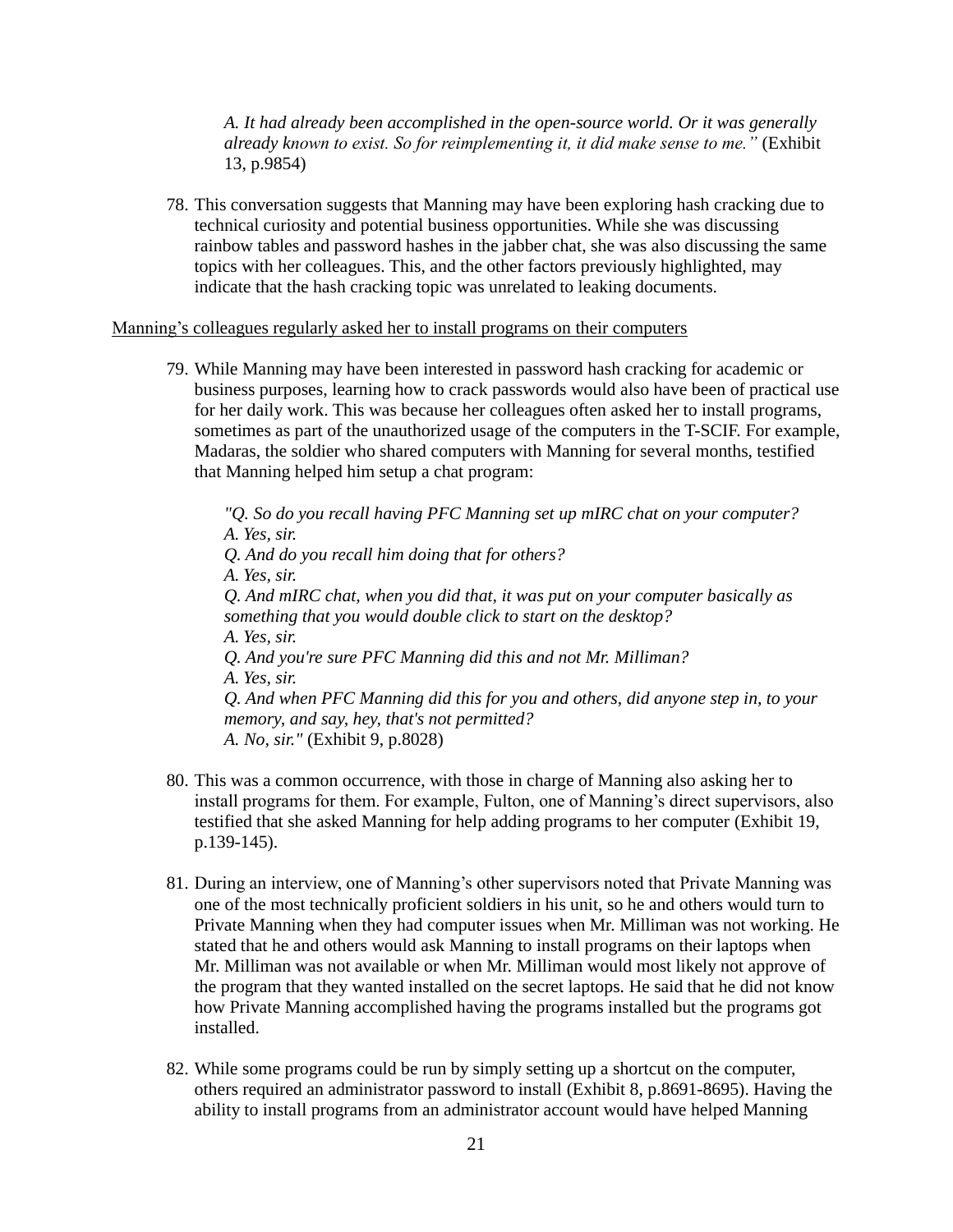fulfill the requests of her colleagues and supervisors to install certain programs.

# Fixing Computers by Reimaging

- 83. Reimaging was one of the main ways problems with laptops were fixed. This process deletes all the data and reloads the operating system with the original settings. In practice, this was most often necessary when soldiers stored too many files on their desktop (Exhibit 8, p.8688-8691).
- 84. When Milliman reimaged a computer, he would try to copy the data off in order to transfer it back to the computer after it was reimaged. But because each computer was shared between two different people who worked alternating shifts, Milliman had to stay in order to talk to the person who used the same computer on the next shift and ask if they wanted their data backed up too. In order to ensure he was able to talk with people from both shifts, Milliman said that he worked the last part of the day shift and the first part of the night shift (Exhibit 8, p.8712).
- 85. Milliman also described how he and the other administrators had images that included the most recently authorized versions of the approved, default DCGS programs (Exhibit 8, p.8709).
- 86. Manning's computer was reimaged on March 1st or 2nd, 2010. During Manning's court martial, it was explained that no copy of the Collateral Murder video was found on Manning's computer before March 2, 2010 because the computer had been reimaged due to having issues and thus there no data from before March 2010 was available (Exhibit 20, p.130).
- 87. The consequences of reimaging would be that unauthorized files and programs may have been lost. Soldiers would have to go through the same processes again in order to reinstall them. It may be notable that this reimaging took place a few days before the portion of the Jabber chat log in which Manning sent a password hash.
- 88. A fuller consideration of the technical and contextual elements pertaining to the use of computers in the T-SCIF demonstrates that there were many more potential reasons why Manning would try to crack a password, for example, in order to install programs for her colleagues. Technically, in examining whether this theory is more realistic it is relevant that access to an administrator account would allow Manning to install programs, but would not allow her to download data anonymously. Contextually, that accords with both the historical attempts of soldiers to crack passwords in order to install software and the fact that Manning's colleagues regularly asked for her help installing programs.

# **Further Considerations**

## Forensic analysis is impossible due to destruction of evidence

89. Unfortunately, it is impossible to assess this theory with forensic evidence. This is because most of the relevant digital evidence, 10 of the 14 computers from the T-SCIF, were destroyed before their data could be copied (Exhibit 19, p. 313-320). These